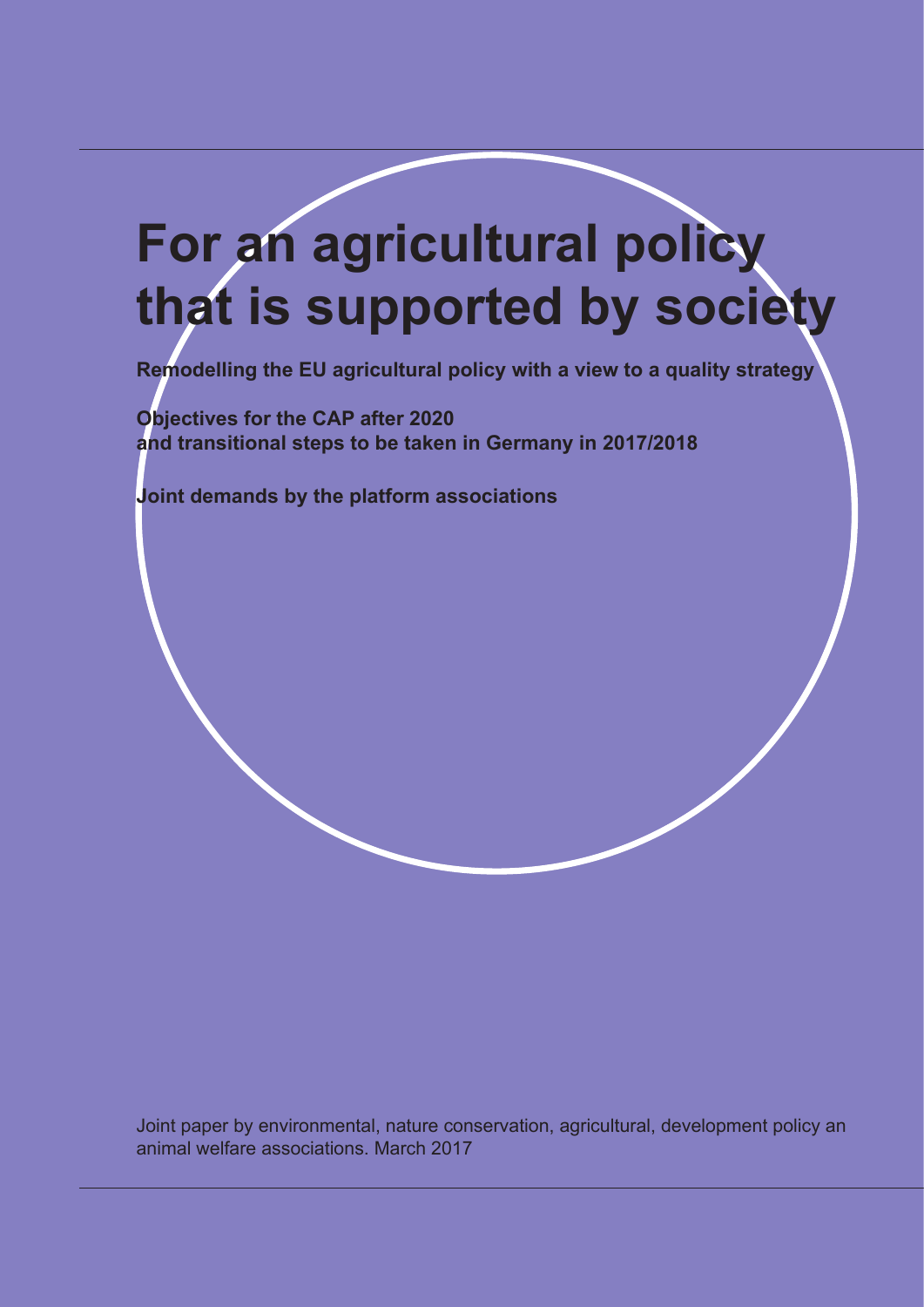### **Associations' platform on the CAP**

In the associations' platform, the participating signatory associations and organisations develop joint demands for the Common Agricultural Policy (CAP) of the European Union. Going beyond these joint demands, individual organisations may have objectives and pursue demands that are more far-reaching or specific.

Information on the individual organisations and their demands can be found on their individual webpages (see list of addresses at the end of this brochure).

#### **Imprint**

This platform was jointly developed by the undersigned associations, coordinated by the European Natural Heritage Trust (EuroNatur) and the Arbeitsgemeinschaft bäuerliche Landwirtschaft (AbL, a German family farmers' organization).

Rheinbach/Hamm, März 2017



**EuroNatur** Stiftung Europäisches Naturerbe Euskirchener Weg 39 D - 53359 Rheinbach / Bonn Tel.: 02226-2045, Fax: -17100 lutz.ribbe@euronatur.org http://www.euronatur.org



Arbeitsgemeinschaft bäuerliche Landwirtschaft e.V. (AbL) Bahnhofstraße 31 D - 59065 Hamm/Westf. Tel.: 02381-9053171, Fax: -492221 jasper@abl-ev.de http://www.abl-ev.de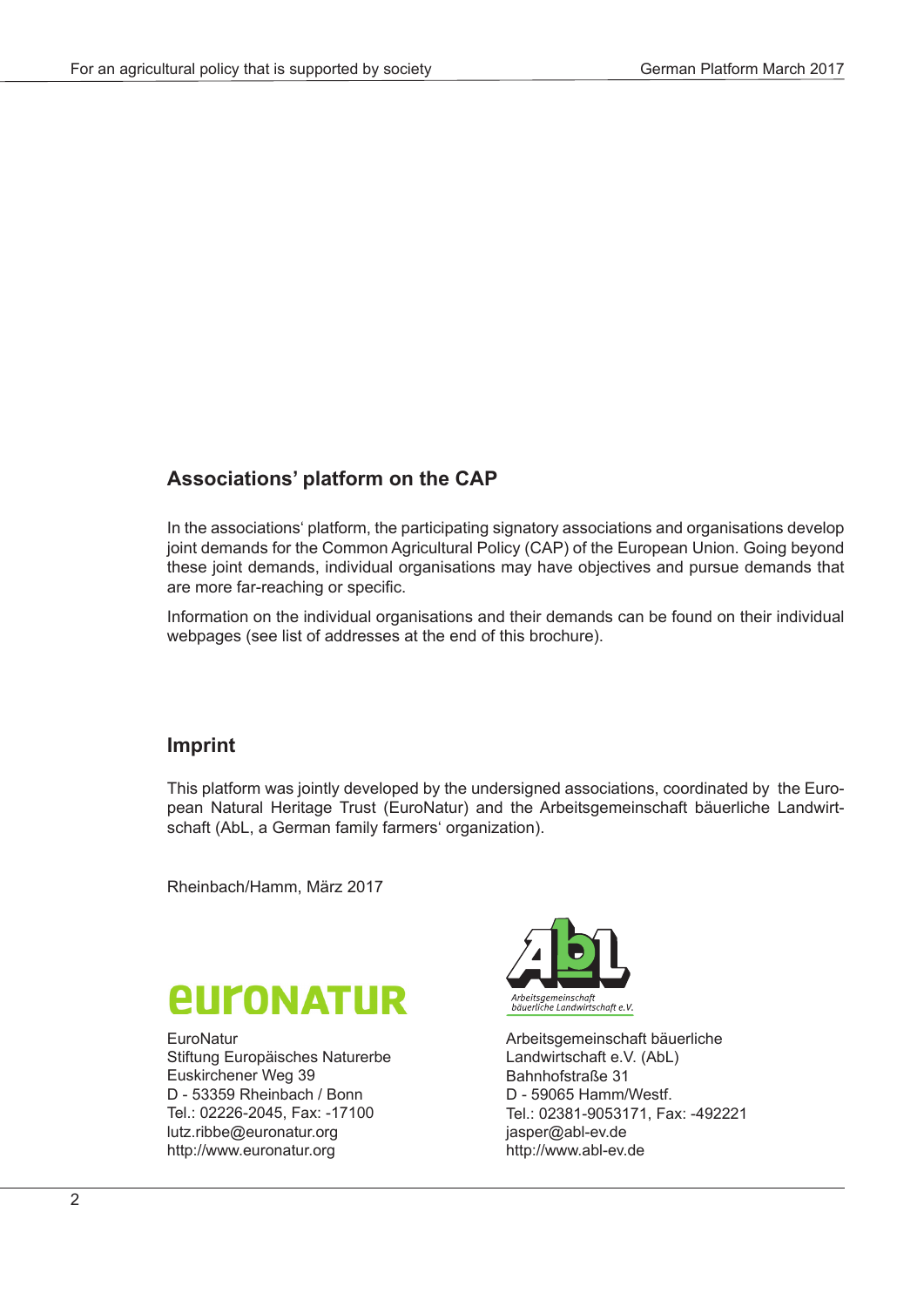# **Inhalt**

|    | 2.1) Economic crises: Losses in the billions and drivers of structural change 7<br>2.2) Ecological crisis, loss of acceptance, and public commitments 8 |
|----|---------------------------------------------------------------------------------------------------------------------------------------------------------|
|    | 3) Using a quality strategy to create economic prospects  11                                                                                            |
| 4) | Guidelines for the Common Agricultural Policy after 2020 12                                                                                             |
|    | 4.1) Fundamental reform of support policy: Public funding only in exchange for                                                                          |
|    | 4.1.1) Replace flat-rate area-based payments with remuneration for services                                                                             |
|    | 4.1.2) Consistently align rural development including investment support with the                                                                       |
|    |                                                                                                                                                         |
|    | 4.1.4) For farm diversity. Strengthening small and medium-sized holdings.                                                                               |
|    | 4.1.5) Areas with natural constraints to be taken into account in funding 16                                                                            |
|    | 4.2) Market organisation: avoid crises, overcome export fixation,                                                                                       |
|    |                                                                                                                                                         |
|    | 5) Utilise options offered by the EU in Germany in the transition period 21                                                                             |
|    | 5.1) Increase in the rate of modulation from 4.5% to 15% of direct payment funding 22                                                                   |
|    | 5.2) Similar increased redistributive payments for the first hectares24                                                                                 |
|    | 5.3) Special payments for pastured management of sheep and goats 25                                                                                     |
| 6) |                                                                                                                                                         |
|    |                                                                                                                                                         |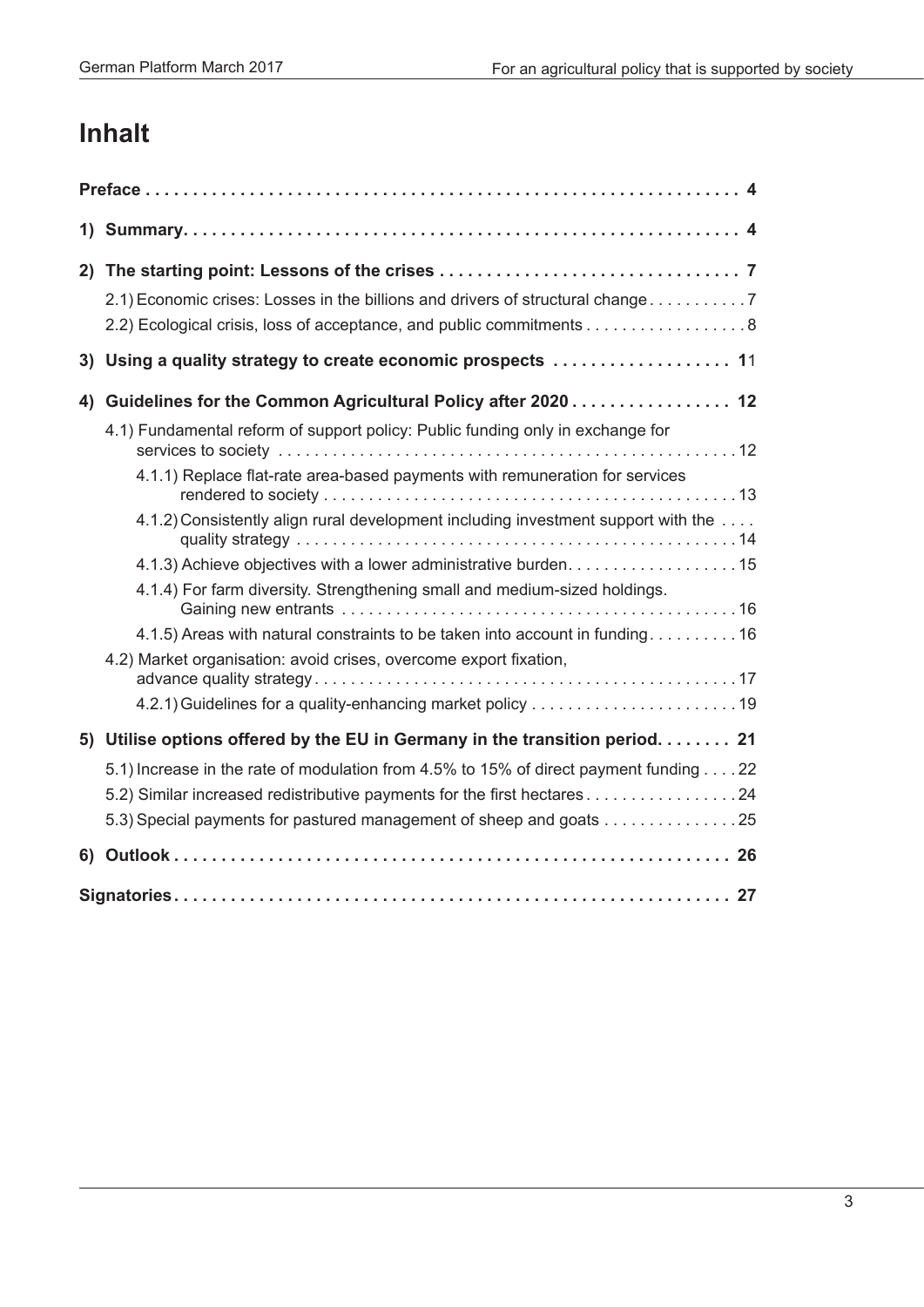# **Preface**

With their current paper, the signatory associations call for a fundamental strategy and policy change with regard to the Common Agricultural Policy (CAP) of the European Union and its implementation in Germany.

The associations, which represent different sectors in environmental protection and nature conservation, agriculture, animal welfare and development policy, are concerned about the deep crisis in which much of the farming sector finds itself, they voice their common criticism of the existing agricultural policy of the EU and the German Federal Government, and they articulate a baseline and concrete demands for a fundamental and, in their view, urgently required overhaul of this agricultural policy.

This agricultural policy must take its orientation from society-wide needs. It is the associations' view that such a reorientation does not contravene the sustainable economic interests of agricultural operations in Europe, but rather that it would also generate great economic potential, creating opportunities for a greater number of farms than the agricultural policy in its current orientation.

The associations see their analysis and critique of the current CAP and their proposals not only as a contribution to the public consultation on the future of the CAP conducted by the EU Commission in early 2017, but also as a call to the elected members of the European Parliament and the German Federal Assembly as well as to the Council of Agriculture Ministers and specifically to the German Federal Government to not oppose a fundamental reform as part of the negotiations, as was evident in the last round of reforms. As early as in the discussions on the forthcoming EU multi-annual financial framework for the years after 2020, which must be guided by the global sustainability goals, agricultural policy must deliver compelling answers to the environmental, economic and social challenges of our time.

In view of the upcoming elections to the German Federal Assembly, the associations urge the government not to wait for the implementation of a new CAP, but to exhaust all the options already offered by the EU Regulations to instigate the necessary change right now, i.e. in 2017 and 2018. The Federal Government and the Länder must step up now.

# **1) Summary**

To produce high quality food, to maintain diverse and species-rich landscapes, to create jobs in rural areas, to respect the dignity and well-being of humans, animals and plants, to contribute to clean drinking water and thriving villages – all these are important and well recognised tasks farmers pursue in our society. But to farm for a living also means to face cost pressures, to hardly have any influence on pricing by companies in the food industry and food trade or on agricultural policy framework conditions which thus far have been placing little value on the provision of services to society or on the maintenance of our common resources.

It is therefore not by accident that significant parts of our European farming and food industry are facing multiple fundamental crises to which the EU Common Agricultural Policy (CAP) has yet to offer compelling and effective answers. The particularly severe and prolonged price low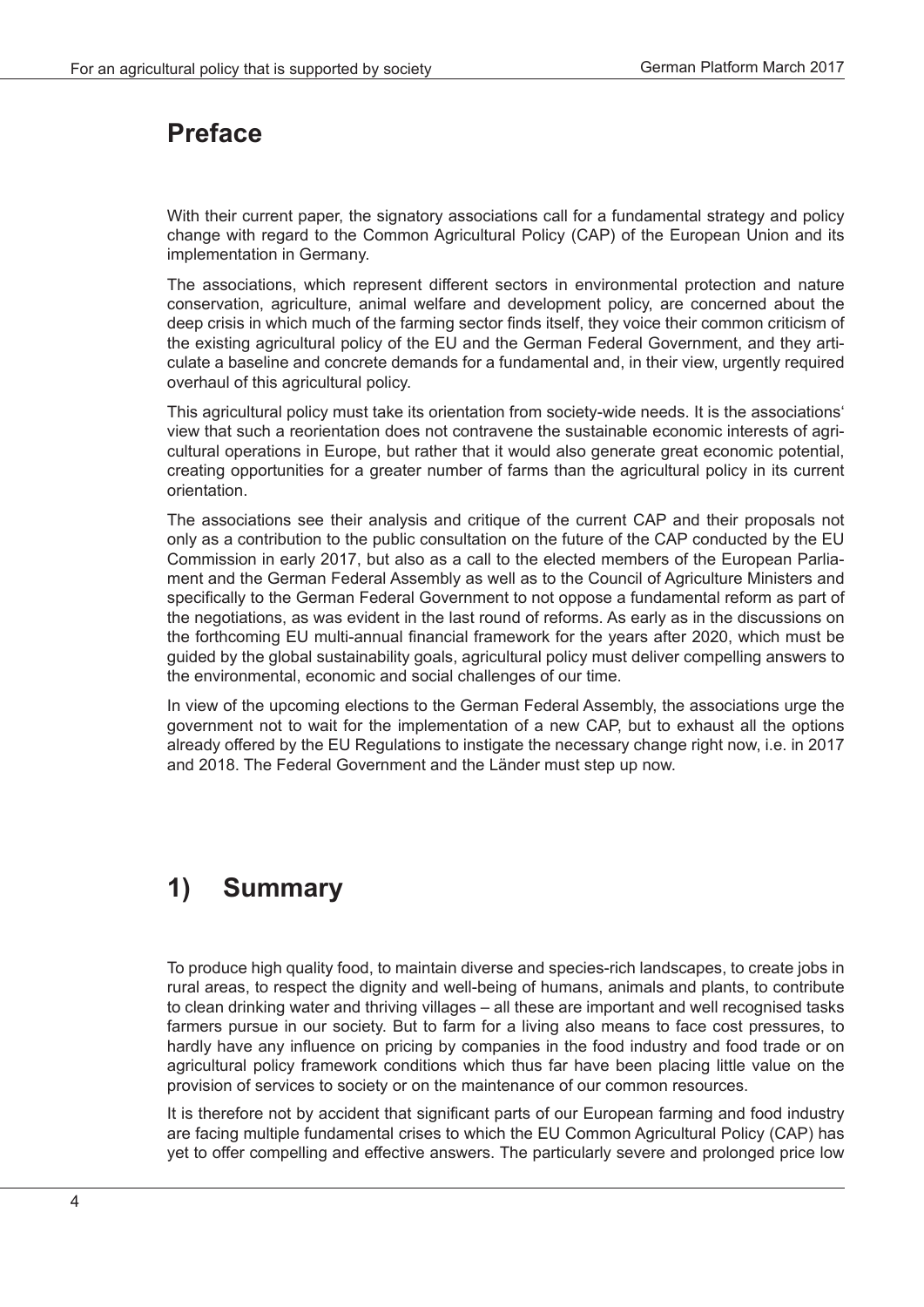for milk and pork in the years 2014 to 2016 resulted in losses in the double-digit billion Euro range for the operations concerned (Chapter 2.1). Compared to earlier years, significantly greater numbers of farms have given  $up - a$  structural fracture in the rural areas. The crisis instruments applied by the EU have not addressed this problem in any meaningful way.

At the same time, widespread forms of livestock and crop production for several reasons lack societal acceptance, without which an economic sector can have no prospects (Chapter 2.2). The majority of the population views certain forms of livestock production to be so severely at odds with ethical principles in their treatment of (utility) animals, that a remodelling of livestock production is warranted for this reason alone.

The CAP must also be remodelled because important environmental and animal welfare objectives as well as EU Directives in force are not being implemented or complied with – not least in Germany. Several infringement proceedings against Germany are already before the courts: For excessive or, in part, renewed increases in nitrate levels in groundwater (Nitrates Directive), for excess phosphate contamination of environmental waters (Water Framework Directive), and for access ammonia emissions (NEC and NERC Directives). In the agricultural landscapes, there has been a very considerable loss of diversity of species of flora and fauna, with the situation increasingly diverging from conservation targets the Federal Government has set itself in its Sustainable Development Strategy. In addition, the climate action plans of the EU and Germany expect the agricultural sector to make a greater contribution. The share of organic agriculture would need to increase threefold in order to reach the 20% target recently set in the updated Sustainable Development Strategy and in order to fulfil the organic farming sector's role model function.

Moreover, the EU made a commitment to assume international responsibility as part of the UN Agenda 2030 (Sustainable Development Goals) under which signatories strive to meet agreed goals such as to safeguard sustainable agriculture, maintain biodiversity and support smallholder farmer access to local and regional markets and value-added opportunities. Food exports from the EU that are sold in developing countries at dumping prices and thus push small producers and processors out of their local and regional markets run contrary to these goals.

The current and misguided agricultural policy presents major challenges to agricultural holdings. In order to be able to meet the necessary legal, political and societal objectives, they must make changes that can be both significant and costly. In this process the EU agricultural policy and its implementation in Germany leave farmers very much to their own devices. Indeed, the CAP and its national design have substantially contributed to causing the crisis situations. The expansion of livestock production in certain regions and on certain holdings has deliberately been driven forward by support for agricultural investments and also as a result of insufficient implementation of EU legislation in force. International competitiveness in the form of cost leadership and increasing export volumes by the agriculture and food industries was declared to be the main objective of the CAP, while the economic risks were imposed on the agricultural holdings as the weakest links in the food value chain. Society at large and ultimately the taxpayers were left to deal with the adverse impacts on the environment, animal welfare and rural development both in Europe and on other continents. It is high time for the CAP to be fundamentally aligned with societal objectives.

The associations suggest to use a quality strategy (Chapter 3) in order to address two issues, i.e. to consciously pick up on and implement the societal and sector-specific legal requirements for food production, and in turn to increase the value-added for most farms and to create sustainable economic prospects. This calls for a strategic approach which involves the various economic and societal actors. The available political instruments, from sectoral law to support policies to market and trade policies should be redesigned and utilised to this end. In this way, the CAP and its implementation in Germany must be devoted to this quality strategy.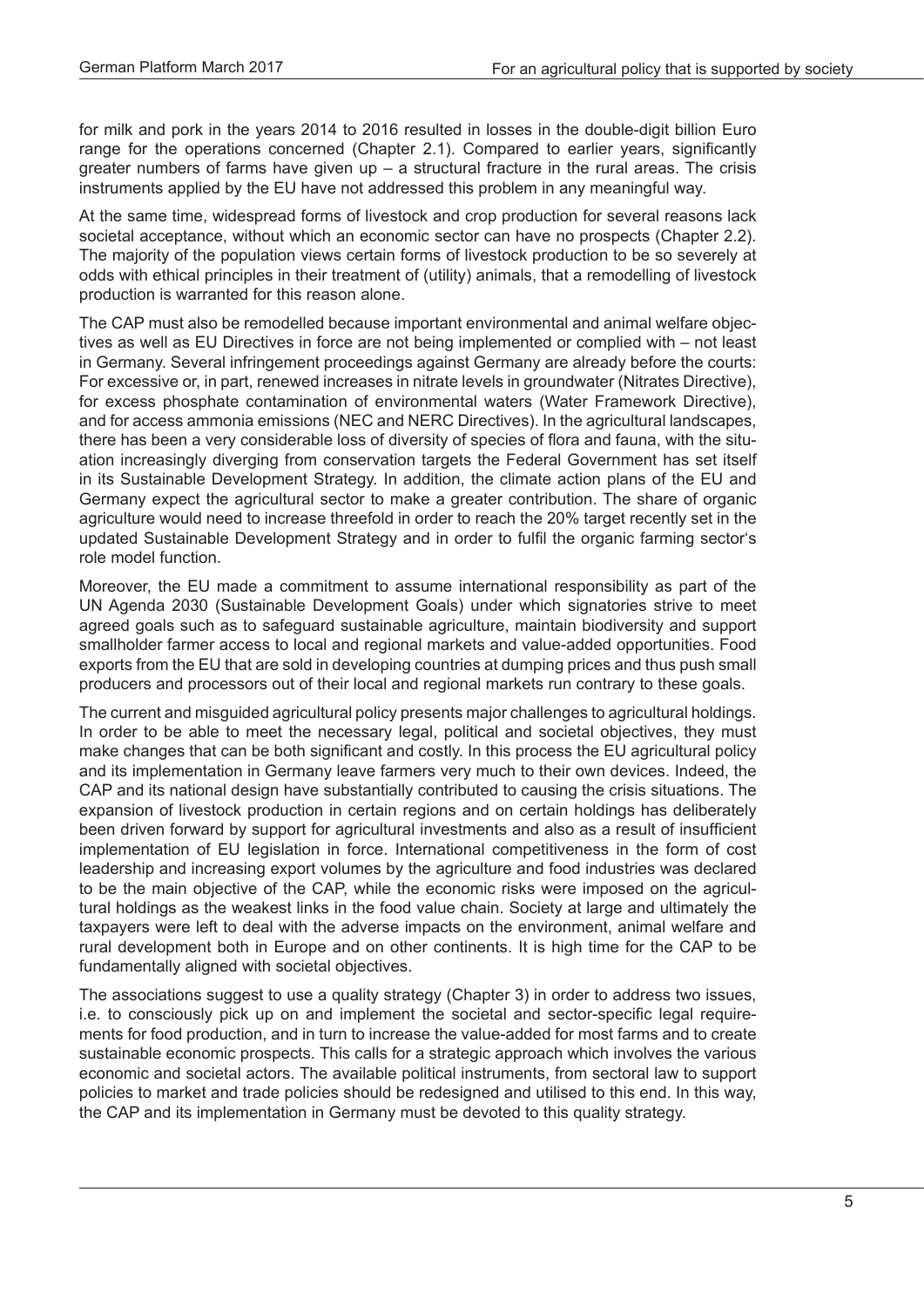In its support policy, the CAP after 2020 must consistently adhere to the principle of providing public funds solely to remunerate farmers for the provision of concrete services to society (Chapter 4.1). Given that significantly greater demands must be placed on farms if the societal and legal objectives are to be integrated into food production, significant funds will be required for this restructuring. Subsidies that are not conditional upon the provision of services to society result in perverse incentives and further bad investments and must therefore be stopped; these funds should be used to achieve societal objectives. Nonetheless, remuneration must go beyond mere compensation for additional expenditure or short-term income foregone and must also include an incentive element or reward for the provision of services. The reorientation of supports should be environmentally and socially compatible. A graduated system of supports which takes into account the degree of farm rationalisation will continue to be necessary.

In addition to support policies, the EU agricultural policy will in future continue to contain elements of active market design (Chapter 4.2). Rules must be installed that help avoid or significantly reduce the gravity of devastating and costly crises, such as those experienced in the dairy and pigmeat markets in 2014 to 2016. To this end, producer groups or sectors should be able to avail of and receive support for self-regulatory measures, as needed. Producers should be granted the right to institutional co-determination in order to help them break out of the position of being the weakest actors in the food value chain. In acute crises, the EU must also be able to intervene directly and to put in place quantitative controls.

Any form of dumping as part of the EU's international agri-food trade must be stopped. The CAP and EU trade policy must actively follow a 'no dumping' policy; the EU must not pass on its international responsibility in this regard to protective measures in import countries.

Moreover, a quality strategy calls for EU rules on mandatory, clear and meaningful food labelling, so as to allow consumers to assume their share of the responsibility.

Last but not least, the associations call for higher standards in European sectoral law on environmental protection and nature conservation, consumer protection and animal welfare in areas where protection objectives are not being achieved, and for consistent EU-wide implementation (Chapter 4.3).

#### **Short-term measures in Germany**

In spite of the fundamental need for CAP reform at EU level, the EU is already giving member states a range of options to mitigate perverse incentives and to provide much greater remuneration to farm holdings for their provision of services to society than is currently the case. However, Germany makes use of these provisions only to a rather limited extent (Chapter 5).

Therefore the signatory associations call on the Federal Government, the Federal Assembly and the Länder in the Federal Council to adopt the following amendments by the summer of 2017 or the spring of 2018 at the latest:

- An increase up to a level of 15% in the redistribution of direct payment funding ('modulation') towards targeted support measures in particular for animal welfare, environmental protection and nature conservation in the current so-called second pillar (Chapter 5.1);
- A corresponding increase in the redistribution of up to 30% of direct payments to the first 46 ha per holding (Chapter 5.2);
- The provision, as a transitional measure in the run-up to a fundamental CAP reform, of a special payment for environmentally benign and ethologically sound (pasture-based) sheep and goat production, as the national herds are severely diminished (Chapter 5.3).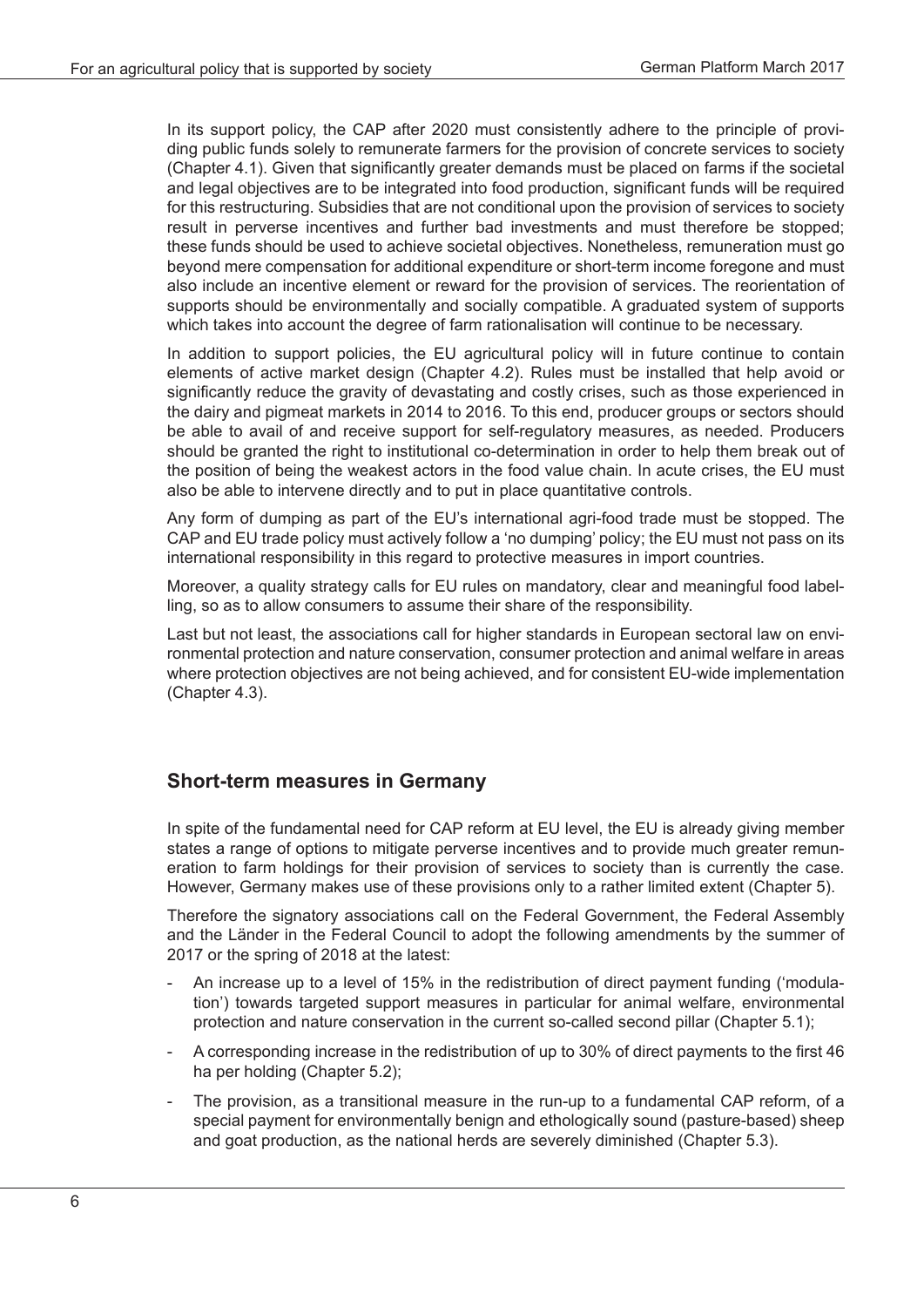# **2) The starting point: Lessons of the crises**

Despite the significant amount of funding devoted to it, the Common Agricultural Policy (CAP) of the European Union and its implementation in Germany is not addressing the major challenges faced by agricultural holdings and society at large respectively. Large sections of the farming sector in Europe as well as in Germany are in deep crisis while at the same time being faced with growing demands placed on it by the public and the legislators.

## **2.1) Economic crises: Losses in the billions and drivers of structural change**

In mid-2014 , not long after the December 2013 decisions on the reform of the Common Agricultural Policy (CAP), producer prices, especially for milk and pork, dropped to well under the cost of production and stayed at those levels for more than two years. This major and unusually prolonged price low exhausted the dairy and pig producers' operational reserves, and in many cases generated losses that will continue to strongly weigh on operating profits for years to come, following the price increases from mid and late December 2016 respectively. Almost 100,000 producers of dairy cattle and pigs are affected in Germany alone. As a result, the sectors have seen something of a structural fracture. In a climate where the prevalent orientation of agricultural policy and agronomy is towards international competitiveness and cost leadership, many farms lack viable prospects. Free trade agreements such as those planned between the EU and Canada and the United States respectively (CETA and TTIP) or between the EU and South American countries (MERSOCUR) or New Zealand will exacerbate this situation.

The economic crisis affected dairy and pork producers, two sectors which – especially in Germany – had significantly increased their output in anticipation of growing international sales. Despite many warnings, dairies and abattoirs as well as the Federal Ministry of Agriculture, agronomists and sector associations had for years been betting on allegedly steady growth in affluent export markets.

Livestock production was oriented towards "international competitiveness". In the years of relatively high producer prices there was a construction boom, especially in holdings and regions with already high livestock numbers. In part this construction work was even supported by significant CAP funding. However, when important international output markets turned out not to be as absorptive or affluent as predicted, producer prices came under serious pressure as a result of surplus production. While this situation presents the food and export industries with very low purchasing prices, it also puts thousands of farms at risk and further fuels the process of concentration at operational and regional levels not only in Europe but also in countries targeted by European exports, especially in Africa and Asia.

The EU Commission, the Council of Agriculture Ministers and the Federal Government reacted very late, tentatively and timidly to the most serious market crisis for decades in the European dairy market. For two years they debated as to whether the EU should put in place temporary quantitative controls on dairy outputs or continue the subsidisation of powdered milk, butter and cheese storage which had once again been considerably expanded. Special payments of EUR 500 million each from the EU budget were released twice and only at the second attempt, in the summer of 2016, a proportion of these funds was made conditional upon voluntary reductions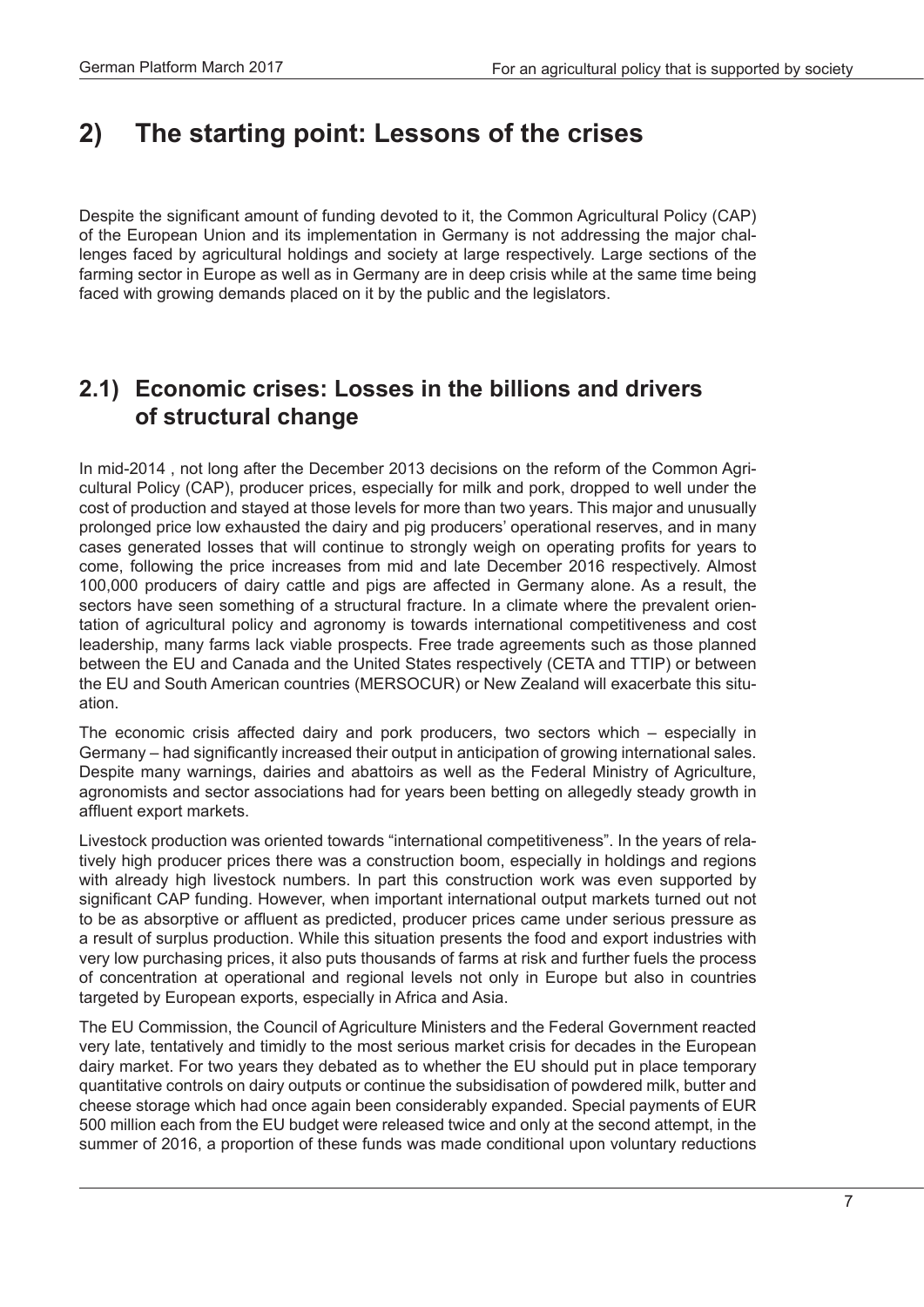or constancy in the farms' milk output. At this point, European dairy farms had already suffered losses in the billions and thousands of farms had given up.

At the same time, public reporting on the crisis in the dairy sector has shown that the people at large consider the demise of thousands of farms as a loss and that they place value on the preservation of the remaining family farms. Therefore, the CAP and the Federal Government must urgently provide effective options to farmers and society at large.

## **2.2) Ecological crisis, loss of acceptance, and public commitments**

In tandem with the economic crisis, certain forms of agricultural production are suffering a deep crisis of societal acceptance. Widespread types of livestock production are, almost by default, associated with routine procedures such as tail-docking in pigs or beak-clipping in chickens, procedures that run counter to animal welfare and have become a particular focus of public criticism. While such procedures have lowered the individual farms' operational cost of production, as driven by agricultural policy, the food industry, science and the extension system in order to increase international competitiveness, they cost the farming sector its necessary societal acceptance. Meanwhile, even the German Scientific Advisory Board on Agricultural Policy, Food and Consumer Health Protection is calling for a restructuring of livestock production to bring it in line with animal welfare standards.

The now customary sizes of livestock housing units as well as flock and herd sizes at individual locations are giving rise to protests even in their rural neighbourhoods. This is due, in part, to the high levels of local emissions and high volumes of livestock farm waste per unit area (slurry, poultry manure) associated with large production units. In some regions the volumes of slurry generated (including digestates from biogas plants) have risen to such levels that nitrate contamination of groundwater is once again on the rise and is exceeding legal limits.

In many areas of Germany, the objectives and threshold values set out in the EU Nitrates Directive concerning the protection of waters against pollution are not being met, with threshold values being significantly exceeded in some areas. Measures taken to date – i.e. primarily the German Fertiliser Ordinance – are not delivering the progress agreed. Therefore, in October 2016 the EU Commission took legal action against Germany at the European Court of Justice. What is needed is legislation on fertiliser use that effectively addresses the problems by tackling the root cause i.e. the polluters. This will present further challenges for many farm holdings.

Moreover, Germany is at risk of having infringement proceedings taken against it due to noncompliance with the Water Framework Directive; this will necessitate further measures to reduce locally excessive phosphate pollution. A third set of proceedings against Germany is imminent as the threshold value for ammonia emissions as set out in the EU Directive on the reduction of national emissions of certain atmospheric pollutants (NEC Directive) has for years been exceeded by about 20%. Its successor, the NERC Directive even mandates that Germany reduces its ammonia emissions by 29% by 2030. At present, the farming sector is the largest emitter of ammonia by far, with the nature and extent of livestock production being a significant factor.

Considerable improvements in the nitrogen balance are also required in order for the farming sector to be able to make the necessary greater contribution to climate protection. In the area of land-use in conjunction with other sectors, the EU Commission calls for an EU-wide reduction in greenhouse gas emissions of 30% by 2030 compared to 2005 levels (38% for Germany). The task at hand is clear: We need to get away from petroleum-dependent systems and must move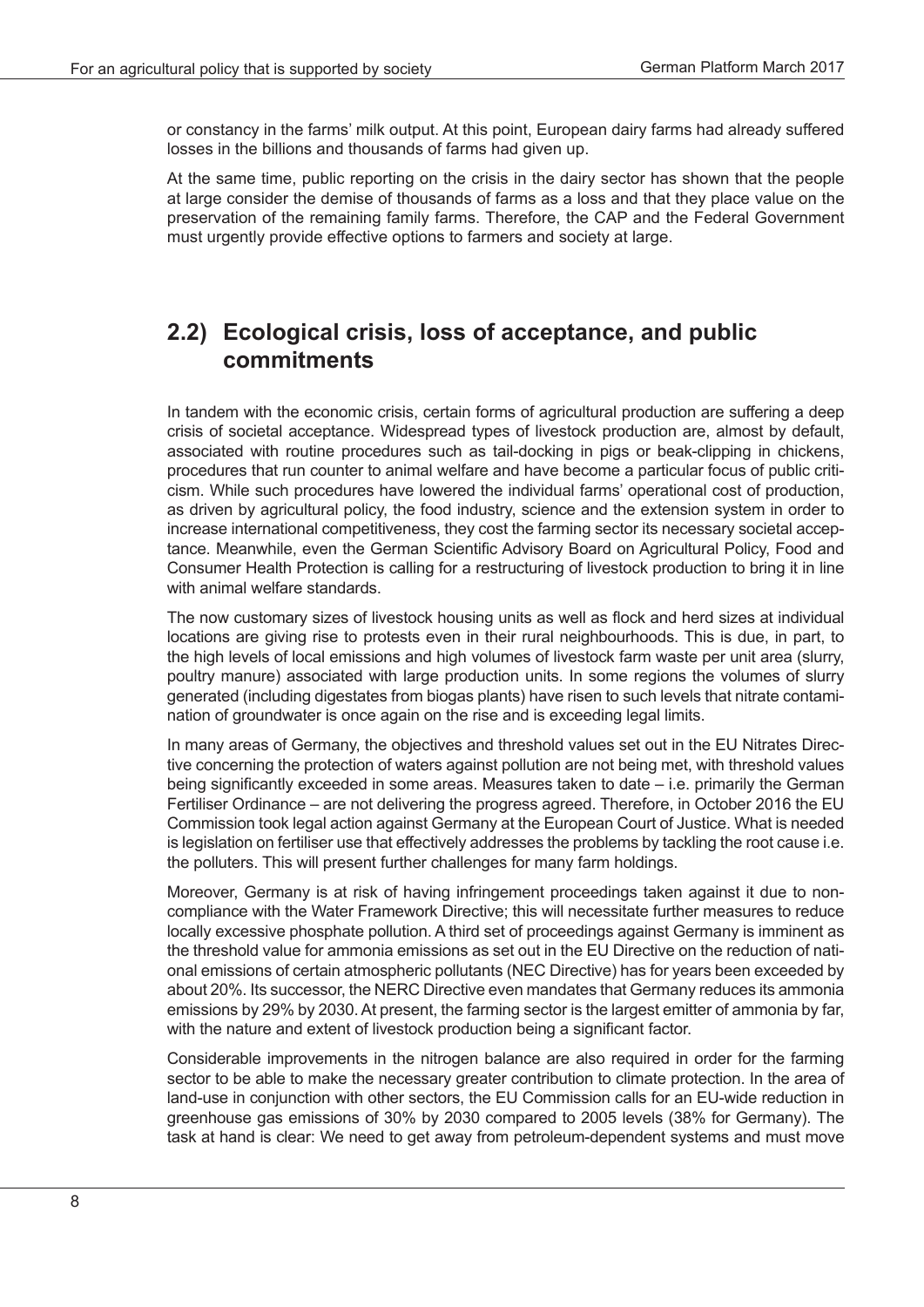towards solar-based agriculture. Permanent pastures, peatlands and other carbon-rich soils must be maintained. Increases in the organic matter content of arable soils are of equal importance with a view to exploiting the unique potential the farming sector offers for carbon sequestration. To this end, crop rotations, which have become very narrow in recent decades, must be widened, i.a. through the integration of legume crops. Legumes also have the potential to noticeably reduce the need for energy-intensive mineral fertiliser. Additionally, solid livestock farm wastes such as farmyard manure and composts offer clear advantages in this regard compared to liquid manure and especially mineral fertilisers.

An at least similarly sizeable challenge for current forms of agriculture is the maintenance of the diversity of habitats of species of flora and fauna, a diversity that has historically been generated by the development of traditional agricultural land-use in the first place. In agricultural landscapes subject to intensive use of chemically-synthesised pesticides and fertilisers there has been a particularly significant and ongoing decline in biodiversity: The population sizes of indicator species recorded annually as part of the National Biodiversity Strategy are continuously moving away from the targets set rather than approaching them. Even the populations of formerly widespread species such as partridge (-95% in 25 years), lapwing (-75%) or skylark (-35%) have seen significant decline. Butterflies, bees and other insects can now hardly find any food in our agricultural landscapes; local studies have found that populations of flying insects have declined by 80% over a period of 15 years, a finding that is more than alarming. In the long-term, important fundamentals of agricultural production itself are at risk. The reasons for these developments can be found primarily in the decline of grassland and arable land use with lower fertiliser regimes and correspondingly lower yield intensities, narrow crop rotations, and the authorisation and use of certain pesticides.

Particular attention must be given to the implementation of the EU conservation directives which are the most important building blocks of EU nature conservation policy. Deficits are evident in particular in the design of and support for measures in the Natura 2000 network of protected areas, as was shown in an expert study commissioned by the EU Commission as part of the fitness check of the Habitats and Birds Directives. In this context, there has been an increasing focus on farm holdings operating in Natura 2000 sites and without which it will be impossible to achieve set conservation objectives. In Germany, almost 42,000 farms – or one in seven farmers! – are participating in contractual conservation management agreements, often in Natura 2000 sites. These farms must be given particular attention in the course of the reform of the agricultural policy as they are already delivering a high level of public services. However, many of the farms in such designated areas can not work profitably and are facing ruin. Biodiversity in agricultural landscapes therefore is not only at risk due to intensification but also due to abandonment. The demise of biodiversity is directly linked to the demise of the farms. Agricultural policy must create conditions that also offer long-term prospects to farmers in designated areas under conditions of adapted or possibly restricted land-use.

We must also ask the question as to what kind of framework conditions would bring us, the consumers, to assume our share of responsibility for the manner in which food is produced, processed and traded. There is room for an increased awareness of the fact that every bit of food we consume is linked to a real farm and a real cultural landscape. Greater awareness offers opportunities for taking an interest, for making responsible decisions as to food quality and also for entering into communication with other participants in the food value chain. However, the widespread lack of meaningful labelling with regard to the manner in which food is produced hampers such active participation in the market. In 2012 the EU introduced a mandatory logo for organic food. For eggs, labelling combines information on the production system and origin – a useful model. With a view to market differentiation, there is an urgent need for such mandatory transparency.

Many of the challenges outlined above are actively being addressed by organic farm holdings as part of an integrated, practical approach. Therefore, the Federal Government in its Sustainable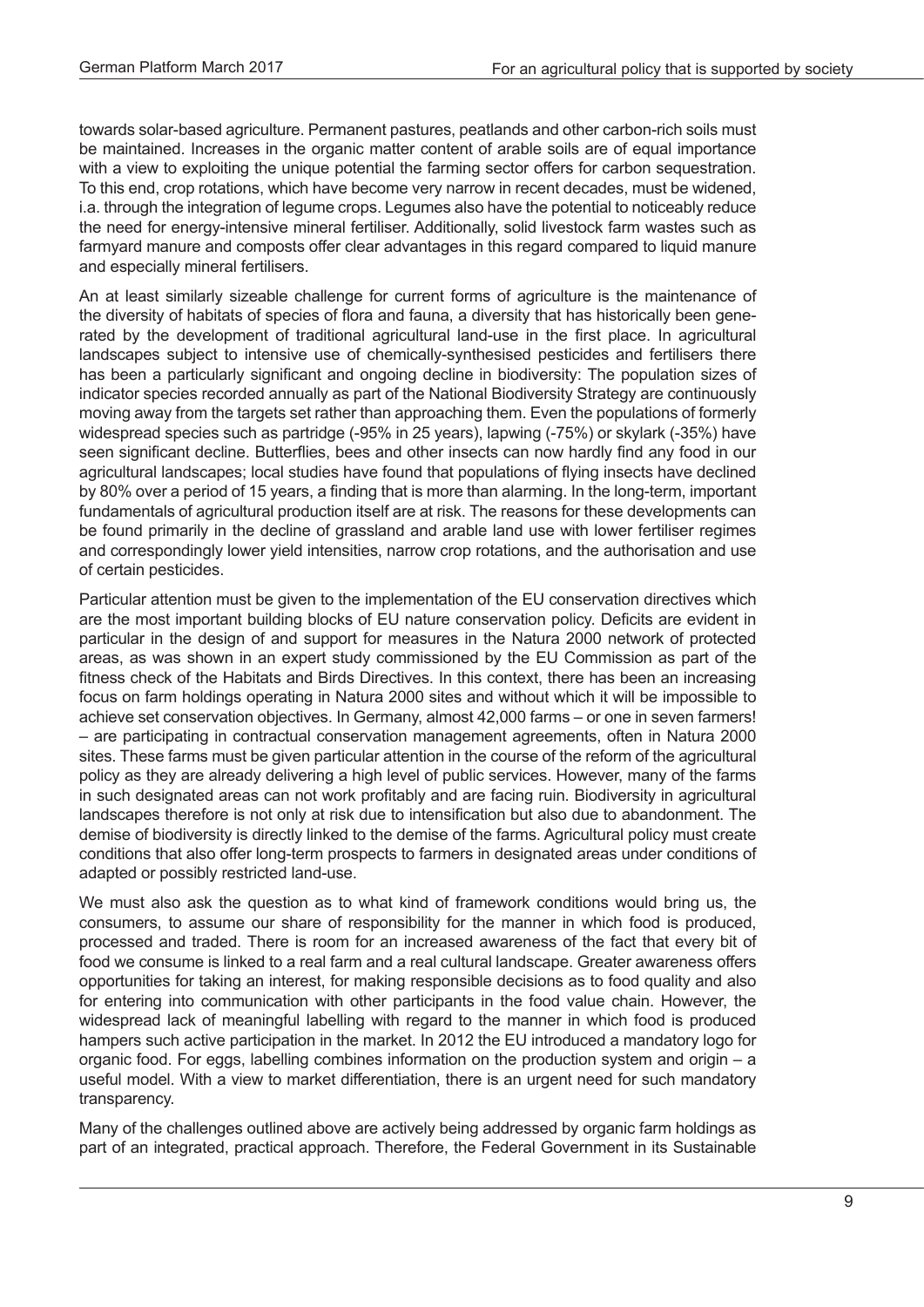Development Strategy set a target to increase the share of organic agriculture in total agriculture to 20%. Given that currently 9.7% of all farms and 7.1% of the agricultural area are under organic management (2016 figures), there is clearly much left to do. This is true especially in light of the fact that the 20% target is to be understood as an intermediate goal on a pathway towards a countrywide environmentally and socially equitable farming sector. Conversion to organic farming can safeguard the livelihoods of many farmers, not only in times of crisis in the non-organic dairy and pigmeat markets.

Overall, therefore, there is a tremendous need for change in wide sections of our agri-food sector, going far beyond the conversion of additional holdings to organic farming. This need for change will also necessitate significant funding and carries considerable risk for the structure of our farming sector.

The need to come up with meaningful answers to pressing problems in the course of the pending CAP reform and its implementation in the member states is a weighty responsibility, as is the need to generate viable prospects for both farms and society at large. After all, the orientation of agricultural policy to date has played an essential role in creating the crises, given that agricultural policy guidance as manifest in regulatory instruments, funding policy and market organisation has not only enabled but also systematically driven forward the current forms of and developments in crop and livestock production.

# **3) Using a quality strategy to create economic prospects**

The associations are calling for a new common and strategic approach to tackling the many and varied tasks described above. They counter the dominant orientation of the CAP on international competitiveness of the European food industry with a quality strategy that is particularly focused on the European markets. The aim is to develop and exploit the nuanced value-creation potential of agricultural holdings for upstream and downstream enterprises and for the rural communities by purposely incorporating societal demands with respect to the quality of food production. As part of such a quality strategy, environmental and animal welfare criteria for example will no longer be fended off for as long as possible as a cost factor in international competition. Instead, ways will be sought in which compliance with the criteria developed together with society at large will be transposed into the necessary higher producer prices and greater regional added value. The positive experiences in the organic farming sector are exemplary in this regard.

#### **Remodelling livestock production**

Livestock production is a salient example of just how badly needed such a value-added quality strategy is. For a majority of livestock producers the need for change is of such a magnitude that it would ultimately represent an almost complete remodelling of their livestock management. The Scientific Advisory Board on Agricultural Policy, Food and Consumer Health Protection at the Federal Ministry of Food and Agriculture estimated the necessary funding to this end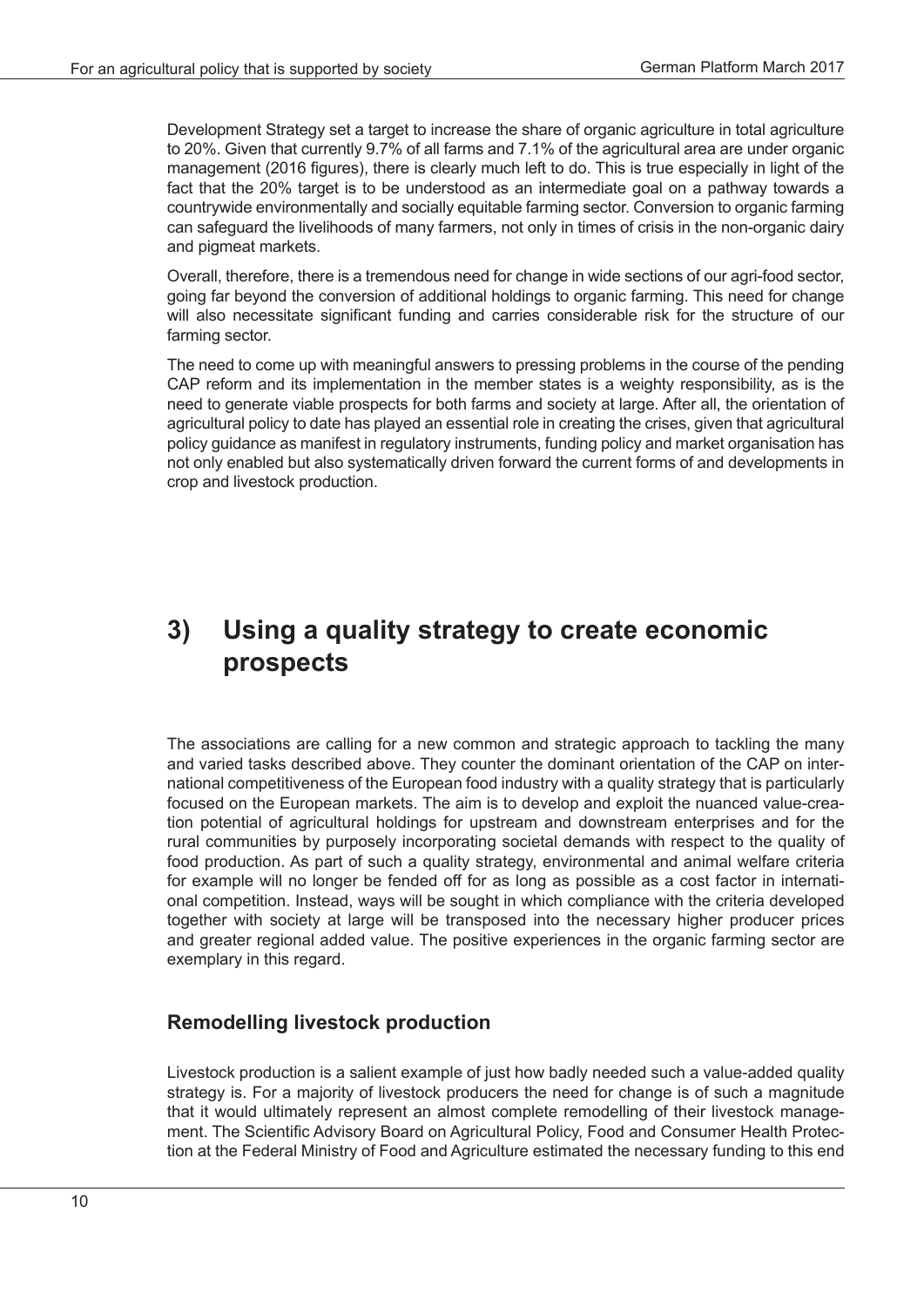to be in the order of three to five billion Euro per annum for Germany alone. Farms cannot bear this cost on their own. Funding must come from the market and the public purse. Necessary preconditions for all those that are economically involved are predictability and reliability.

Therefore, the various agri-policy instruments established in the regulations, support policies, market and trade policies including marketing support must be integrated and coordinated in a targeted manner.

Farms must be given clear orientation with regard to sectoral regulatory requirements, i.e. agricultural policy must provide timely clarity on expected and necessary changes to sectoral legal requirements including building construction, planning, regulatory and animal welfare law, in terms of both specific requirements and timing.

Farmers must be actively supported in an anticipatory manner, i.e. as early as possible. Funding policy must fundamentally be changed to this end. The limited financial resources must be used in a targeted manner, new support schemes must be created and old ones amended. Agricultural advisory services must similarly take their orientation from the new objectives.

Last but not least, the market organisation (including labelling rules) is in need of corrections and amendments so as to avoid a situation where the remodelling of the sector is undermined by serious market distortions.

While the remodelling of the livestock sector is a mammoth task, in the medium and long-term it also creates economic opportunities for the holdings and the rural regions, given that the ongoing acceptance deficit with respect to certain forms of livestock production holds a significant market potential for other, accepted forms of livestock management that are compliant with animal welfare and environmental protection (process quality). The consistent and strategic development and sustainable use of this market potential will offer economic prospects and societal support to a much greater number of family farms than a livestock production model geared towards international cost leadership will ever be able to offer.

#### **Political co-responsibility**

Efforts will of course also be required from the economic actors involved such as the meat and dairy industry as well as the trade sector in order to leverage the potential of quality orientation and market differentiation. However, the policy arena must not leave to these actors the decision as to the scope and speed of implementing the necessary improvements. This is true not only for animal welfare but also for the protection of water, air and climate as well as for the enhancement of biodiversity in agricultural landscapes as long as market signals direct farmers away from acting favourably in this regard. Agricultural policy itself holds responsibility!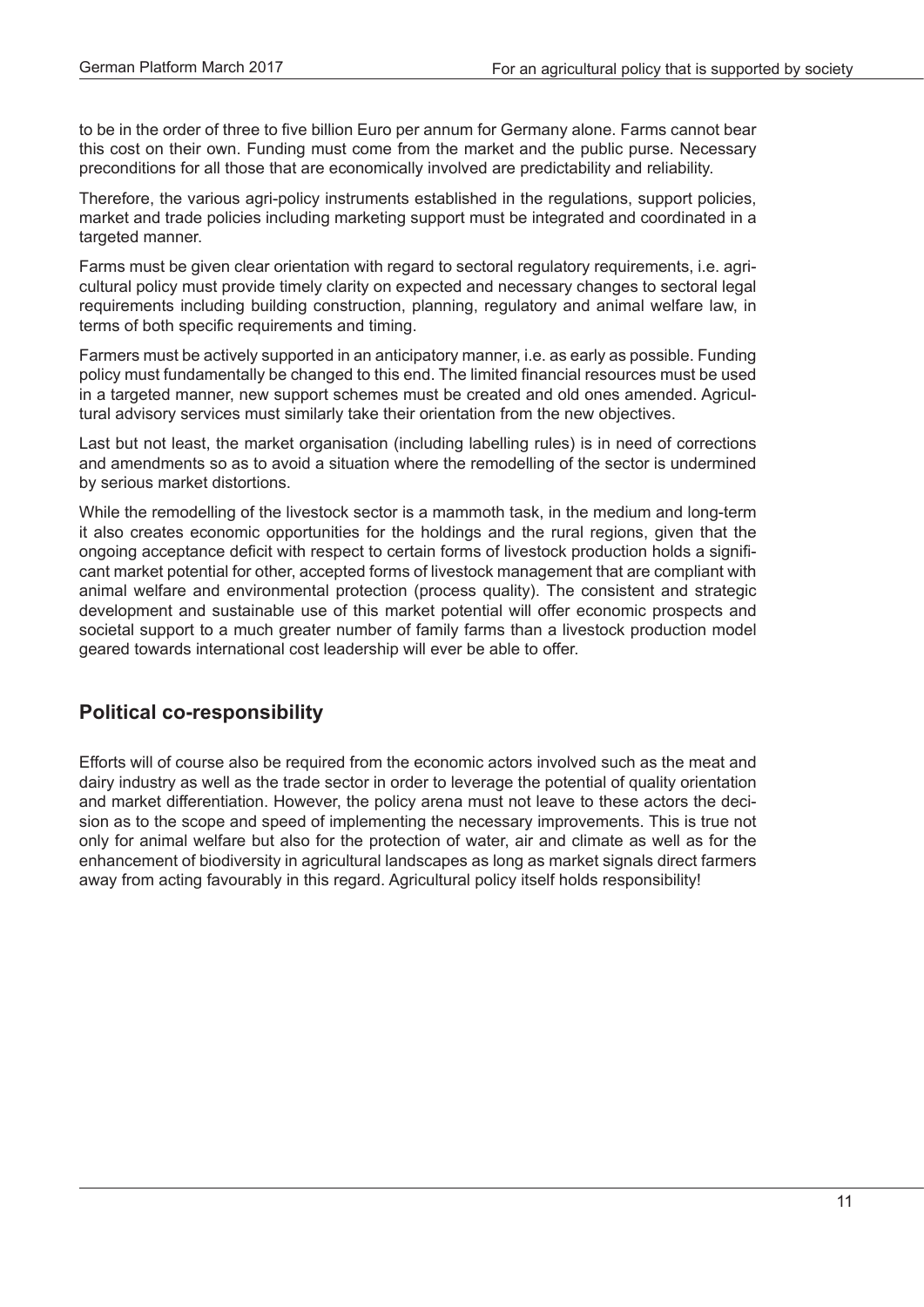# **4) Guidelines for the Common Agricultural Policy after 2020**

The Common Agricultural Policy (CAP) of the European Union must provide necessary and sufficient answers to existing economic and societal challenges, as the competence and responsibility for the policies on agriculture, food and rural development lie, in particular, with the EU. This is also evident from the high proportion (40%) of the EU budget devoted to this policy area. These funds must now be used to generate pan-European and locally manifest added value and create trust in the competence of the EU to solve tangible problems. This requires an urgent and fundamental reorientation of the CAP which must be implemented in the upcoming EU financial period (multiannual financial framework of the EU for 2021-2028) at the latest. This reform must not again be limited to voluntary options for the member states and cosmetic corrections. Instead it must consistently and bindingly take its orientation from the quality strategy.

The signatory associations call for important minimum requirements for the CAP after 2020 as set out below.

## **4.1) Fundamental reform of support policy: Public funding only in exchange for services to society**

There is a need for a paradigm change from area-based support to targeted support for relevant services rendered to society by agricultural holdings. This new policy must encourage farmers to provide such services and to fulfil their important role in society in general and in the rural areas in particular.

To date the financially most important instrument of the CAP have been the so-called direct payments. More than 70% of the EU agricultural budget, or approximately EUR 42 bn per year, are made available for this direct aid as part of the so-called first pillar of the CAP (almost EUR 300 bn in the current financial period 2014-2020). Direct payments are made directly to applicant farmers via the member states. While the latest CAP reform gave member states significant leeway for a more targeted design of these payments, they made little use of it. This is particularly true for Germany (see Chapter 5). The bulk of the payments are still areabased, i.e. they are flat-rate payments per hectare of agricultural land. The more land a farmer manages, the more direct payments s/he receives. Little consideration is given to the way in which the farm is managed, the services for nature and the environment, animal welfare and climate protection it delivers, or the effort this involves. As a result, these payments primarily benefit intensive farms while lower-yielding ecologically compatible land-use is not adequately compensated.

The so-called greening introduced with the 2013/2014 CAP reform does not change the situation to any appreciable extent. Even the conditions proposed by the EU Commission were watered down to such a degree – first in the negotiations in the Council of Agriculture Ministers and the European Parliament, then in national implementation – that this alleged 'greening' is not able to halt biodiversity loss or achieve a minimum crop rotation or the maintenance of species-rich permanent grassland. Given that the greening is failing to achieve set objectives,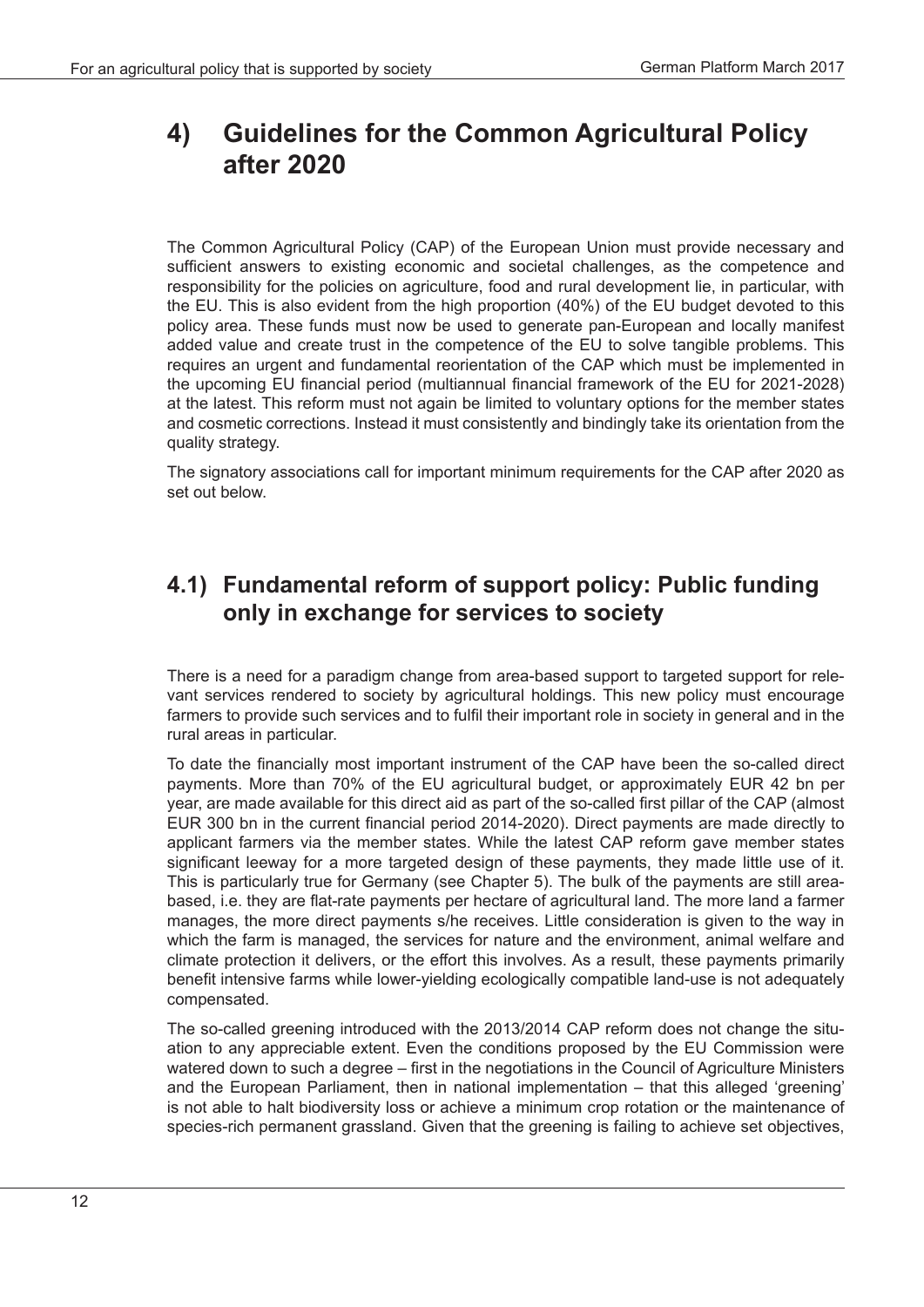the associated bureaucracy and its system of sanctions gives rise to much discontent among farmers.

The declared aim of a more equitable distribution of direct payments or flat-rate area-based premia among farms in Europe also fell victim to massive resistance from the major farmers' associations, the agricultural industry and, not least, the Federal Government. While the member states were given options helping them to prevent a situation where 20% of farms receive 80% of the EU supports – i.e. primarily the extensive graduation of payments up to and including the number of workers, as called for by the associations – the binding EU-wide minimum standards are so modest that the direct payments continue to promote land accumulation in the hands of fewer but ever larger holdings unless the member states decide to go beyond these standards – which Germany has failed to do.

Therefore, these direct payments in the form of flat-rate payments per hectare are definitely not an answer to the big issues in the areas of environmental protection and animal welfare or for the maintenance of diverse family farm structures.

#### **4.1.1) Replace flat-rate area-based payments with remuneration for services rendered to society**

The signatory associations call for a fundamentally different use of EU funds. Funding must be used to achieve, together with Europe's farmers, urgently needed changes in livestock production and land management. The aim is a community-oriented, social-environmental qualification of the entire farming sector. Specifically, the platform associations take this to mean the following:

#### **Flat-rate area-based premia must be abolished and the funds must be used in a targeted manner and exclusively for services rendered to society by land managers. Payments must only be made where clearly defined services to society are being provided.**

Without adequate and appropriate remuneration such services are not being provided to a sufficient degree as they are not reflected in market prices. The necessary changes will not happen without additional incentives.

#### **Such services provided to society include, among others, the following:**

- A particularly high level of animal welfare in livestock production;
- Maintenance of or achievement of a high or typical level of biodiversity, as appropriate, in the wider countryside (contribution to the implementation of the biodiversity strategies of the EU and the Federal Government respectively);
- Safeguarding of diversely structured cultural landscapes with a high proportion of landscape elements and small-scale structures (ecological networks);
- Maintenance and management of species-rich permanent grassland (meadows and pastures including floodplains and humid grassland);
- Significant efforts towards the protection from pollution of surface and groundwater;
- Safeguarding and improvement of soil quality, especially with regard to soil biota, erosion protection, organic matter content and water retention potential;
- Special efforts towards the protection from pollution of the air in the farms' neighbourhood;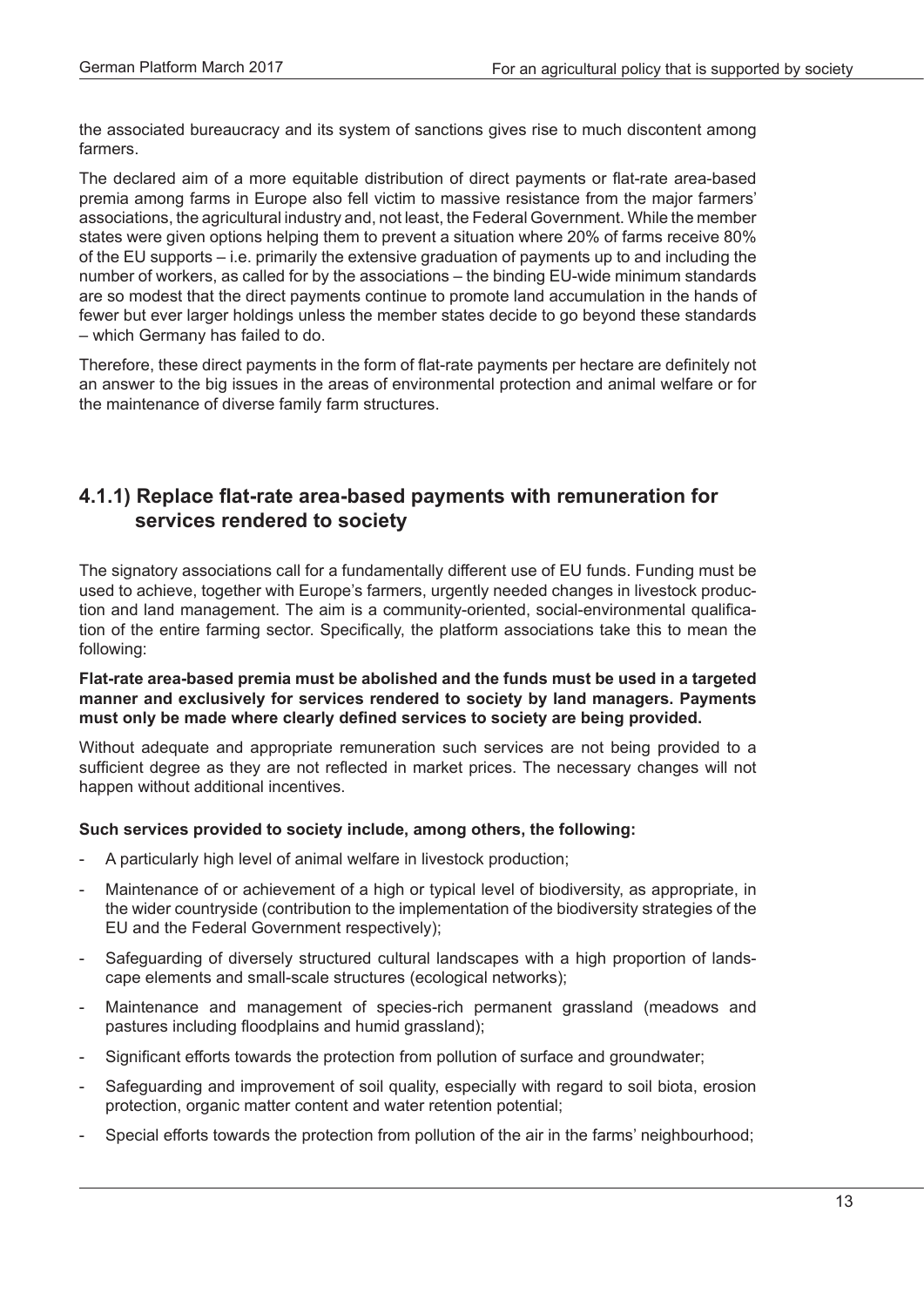- Climate protection measures;
- Regional production, processing and marketing of characteristic, high quality and diverse foods, subject to the provision of the aforementioned services;
- Management in accordance with organic farming principles which, as an integrated approach, covers many of these sustainability objectives in one fell swoop.

Remuneration for such services must be at a level exceeding mere compensation for costs incurred or income foregone due to lower yields. In principle, this is prohibited for the current measures under the second pillar of the CAP (Support for Rural Development). In accordance with EU law, the supports merely compensate for lower yields and/or additional costs compared to "conventional" management.

There are a number of different concepts and proposals for the implementation, in terms of public funding law, of remuneration for services provided to society. These include an end to the two pillar structure of the CAP and its replacement with a single financial instrument, a focus on certain specific support measures currently included with the second pillar, point systems for the evaluation of baseline services, an autonomous EU fund for nature conservation, combinations of these approaches and other proposals. For the purposes of this paper, the associations refrain from favouring any specific concept. However, they emphasise the significance of the following basic requirements of the new support system:

- **It is necessary that remuneration for services to be rendered to society is both adequate and incentivising. The benchmark in this context is the service to society.**
- **The instrument of remuneration for services to society must be applied to the CAP as a basic principle and throughout the entire policy, i.e. for all payments: it should be aligned with the principle of full-scale implementation and fully applied to all support measures.**
- **Additionally, the support system's concrete design in the member states should be allowed to take into account specific conditions. It would appear to be useful to orient funding more strongly towards regionalisation and programming.**
- **Sustainable agricultural funding must build on sufficiently ambitious and consistently implemented regulatory law applicable to all. In future, no agricultural holding must be allowed to be managed in an environmentally damaging manner, regardless of whether or not it receives financial support.**

#### **4.1.2) Consistently align rural development including investment support with the quality strategy**

Rural development policy (the so-called second pillar) constitutes a much smaller area of expenditure as part of the current EU agricultural policy, with close to a quarter of the CAP budget being devoted to a wide range of different support measures. These include anything from agri-environmental and nature conservation measures to support for organic farming, animal welfare measures, investment support for livestock housing, processing plants (e.g. dairies, abattoirs) and rural infrastructure (from sewage treatment plants to broadband networks to community facilities such as village crèches).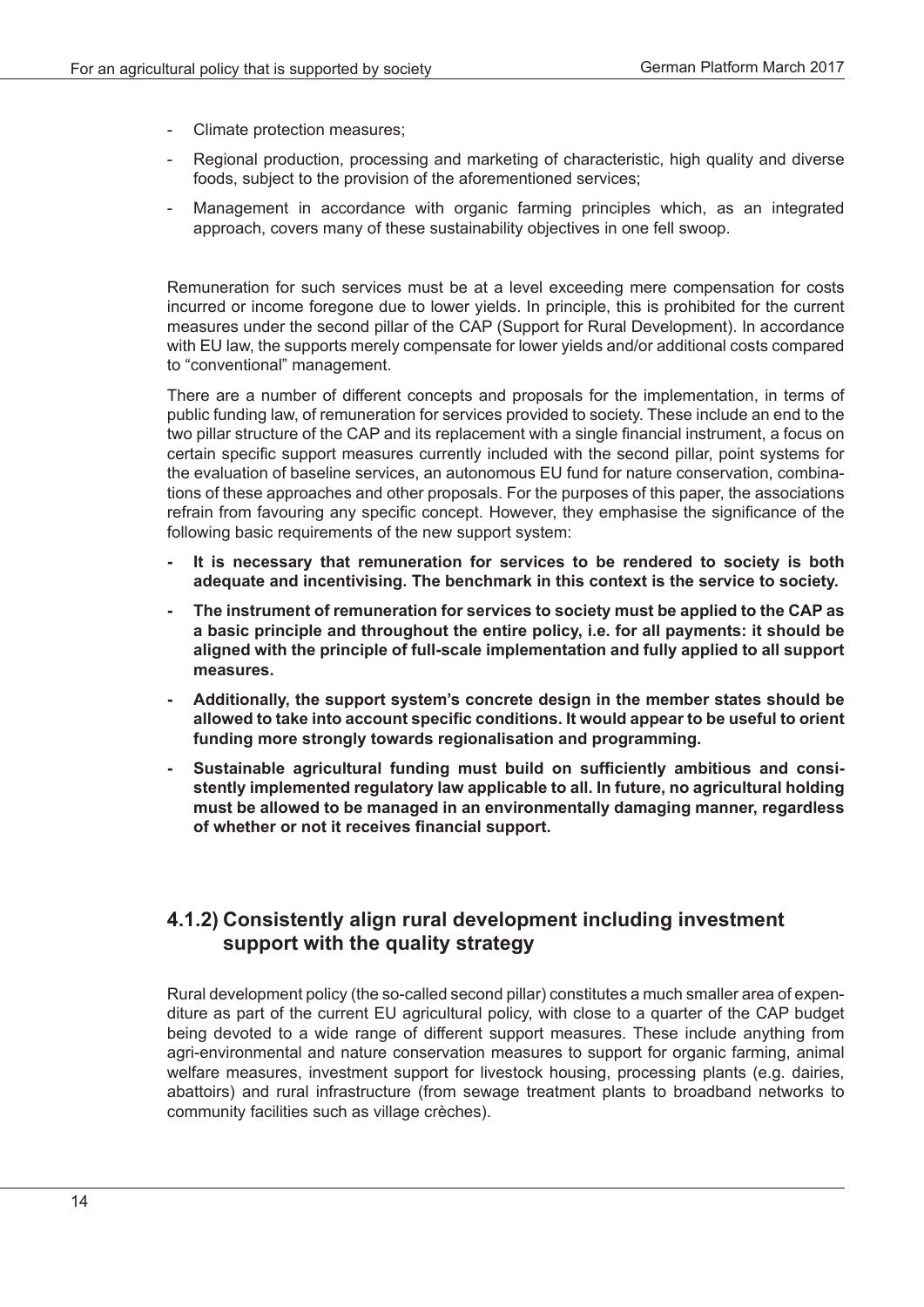To a certain extent, some of the farming-related measures under the second pillar already remunerate farmers for environmental and conservation services. Other measures – especially in the area of agricultural investment support – are completely devoid of any such societal qualification. For example, funding is provided for pig housing in which it is practically impossible to humanely keep pigs without docking their tails. Therefore the government basically induces breaches of the law, given that existing animal welfare legislation permits tail-docking only in exceptional cases and where all other possible measures have been exhausted. There are however forms of housing and management that allow for ethologically sound livestock management. Moreover, it is counter-productive for the EU, the Federal Government and the Länder to provide investment aid for the construction of further livestock housing units without a true land base even in regions with already high livestock densities and considerable nutrient surpluses, only to then take countermeasures in the form of legislation on fertiliser use which affects all farmers. Accepted ethologically sound management systems must also be a precondition for funding for other livestock categories. Special services such as greater space requirements for the keeping of horned cattle must be given adequate consideration.

**Therefore, the associations call for a consistent and binding qualification of funding, including funding made available for current support measures under the second pillar. Here too, the principle of 'public funding only for the provision of tangible services to society' must apply.**

#### **4.1.3) Achieve objectives with a lower administrative burden**

Increasing numbers of and ever more detailed inspections as well as progressively stringent error definitions naturally result in higher failure rates. This "inspection spiral" increasingly calls into question the efficiency of the control system while not achieving better results. The programming and execution of current support measures for specific services are therefore associated with an enormous burden, both for the administrations in charge (in Germany these are the Länder) and for the stakeholders in the regions. The current system is trying to achieve error avoidance by continuously introducing new rules which in turn are associated with the risk of financial sanctions. This undermines the acceptance and motivation of all involved. It is almost impossible to work out whether Brussels is responsible for this, or Berlin or the Länder. Another problem is the fact that especially the targeted support measures, such as ecologically compatible forms of management, are considered to be "insufficiently verifiable" which results in the Länder to not include them in their programming in the first place. The attempt to prevent misuse thus results in major inefficiencies in the use of funds.

- **- A fundamental paradigm change is needed. Inspections and sanctions must be aligned with the achievement of set substantive objectives rather than with formal criteria hardly if not entirely unrelated to the achievement of same. In light of the above, the Commission's regulations, delegated acts and guidelines for implementation must be reviewed together with the member states and, where appropriate, be scrapped.**
- **- Additionally, in accordance with the principle of subsidiarity, local responsibility and decision-making must be strengthened. This will foster ownership and innovation.**
- **- Moreover, higher de minimis limits and tolerances with regard to measures in conservation areas and, for example, the loss of ear tags should lower the farmers' risk of sanctions as well as the administrative burden.**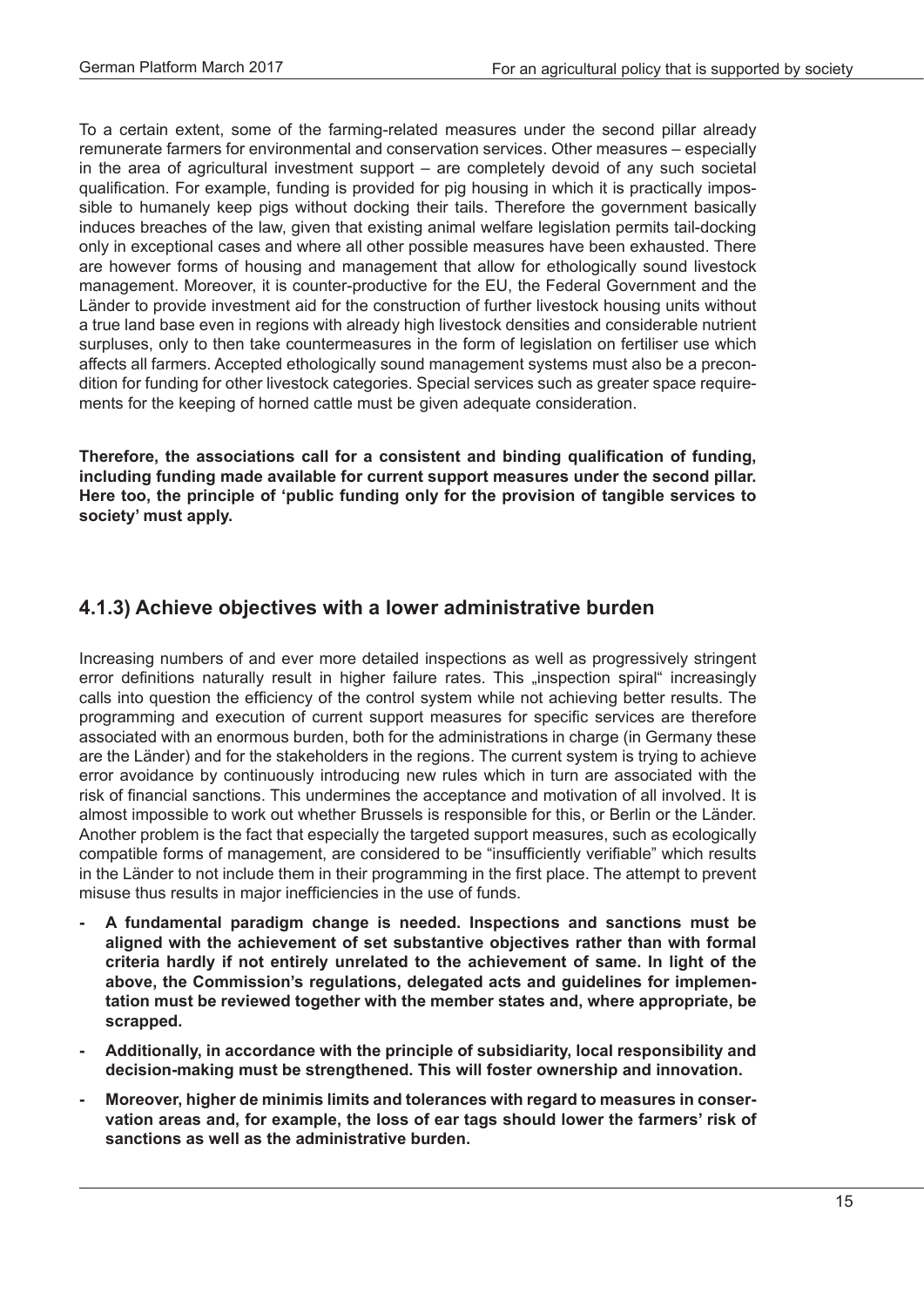#### **4.1.4) For farm diversity. Strengthening small and medium-sized holdings. Gaining new entrants**

Every year thousands of farmers give up, a fact that is being criticised and considered a loss not only in the villages but also by the overall population. The maintenance of diverse family farm structures and regional food processing has rightly been defined as a value in itself and an objective of agricultural policy, not least in statements made by the Federal Government.

Therefore, specific measures should be developed and offered to smaller and medium-sized agricultural holdings, so as to specifically allow these farms to participate in the necessary remodelling of the agricultural policy and the livestock sector in particular. For example, an end to tie-stall housing systems for dairy cattle must be accompanied by advisory and support measures specifically for holdings keeping smaller herds. In this manner, animal welfare can also contribute to the strengthening of family farm structures.

Young, well-educated farmers who take over farms or wish to establish new farms should actively be supported in their endeavours. This will require advice on farm transfers for retirees and new entrants, as well as specific support measures.

Moreover, the fundamental reorientation of supports should be designed to be socially compatible. The transition must be executed in such a way that cuts for the purposes of re-allocations are made first in those areas where there are the greatest windfall effects; in the case of direct payments these are the fully rationalised large-scale arable farms. Graduated payment systems that take into account the degree of rationalisation of farms will therefore continue to be necessary.

Certain services to society are most easily recorded at the individual farm level, e.g. a holding's crop diversity, the share of landscape structures such as hedgerows or riparian margins in total farmland or the average plot size (as a proxy measure for landscape diversity). It is useful to remunerate these services not only with reference to individual plots but also with reference to the whole farm.

**The associations advocate specific advisory and support measures for smaller and medium-sized holdings with a view to the necessary remodelling of the agriculture policy and the livestock sector in particular. The degree of rationalisation of farm holdings must be taken into account in the reallocation of funding. Tangible services to society related to the whole farm as a unit should be remunerated as such.**

#### **4.1.5) Areas with natural constraints to be taken into account in funding**

The productivity of and management effort associated with arable land, meadows and pastures is strongly dependent on natural site conditions such as soil type and texture, precipitation, groundwater level and landform (e.g. slopes). The diversity of sites and the associated forms of management are expressed not only in the diversity and specific characteristics of cultural landscapes but also in the different levels of land-use profitability. At the same time, it is especially the low-yielding sites that often are of particularly high value for biodiversity and ecosystems, and in part also for landscape protection and recreational value. In order to ensure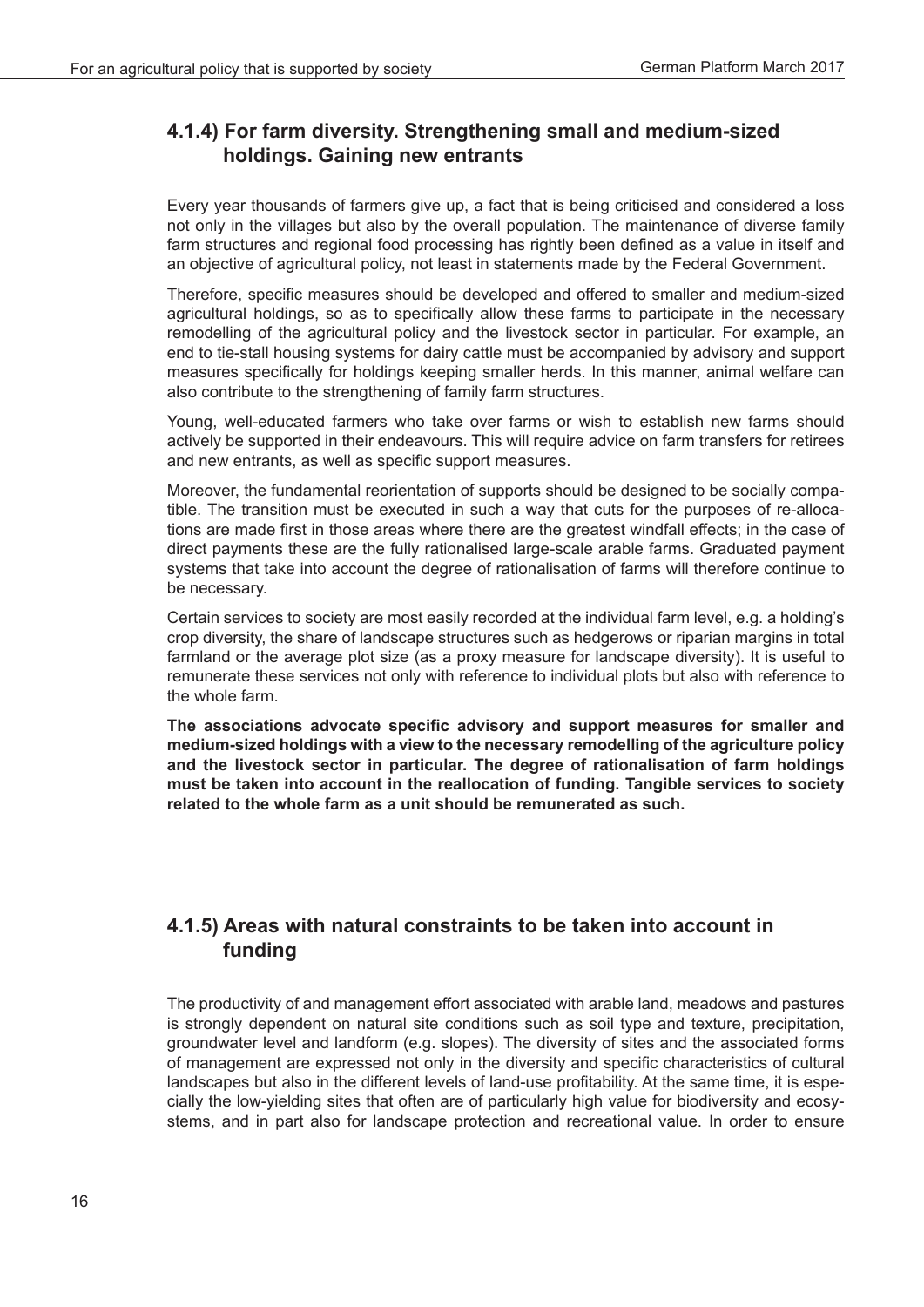continued site-appropriate management of less profitable land, attractive funding measures must be offered to holdings managing such sites.

**Therefore the associations call for support for site-appropriate land-use management delivering tangible services to society in less favourable areas and sites with natural constraints.**

## **4.2) Market organisation: avoid crises, overcome export fixation, advance quality strategy**

Europe's agricultural policy has been and continues to be more than a financial support policy. The organisation and regulation of agricultural markets is another of its key tasks. The ongoing dairy market crisis that began in 2014 shows just how fatal the impacts of support policies and market organisation can be: For many years now the construction of new and often vastly up-sized housing for dairy cattle has been supported by public funding from the EU, the Federal Government and the Länder and in this way has driven forward the expansion of milk production. The ultimate aim has been an increase in exports of dairy products. The risks of overproduction, price collapse and significant loss of income have been talked down, with the farmers and taxpayers shouldering the burden.

In order to at least allow for crisis interventions, as part of the 2013 EU CAP reform the EU Parliament had proposed a crisis instrument to be integrated into the market organisation for the time following the end of the milk quotas (March 31, 2015). It included a temporary sectorfinanced emergency incentive system designed to avoid the production of price-depressing surpluses. But the adoption of this instrument was prevented by the Council of Agriculture Ministers, and specifically also by Germany. The serious crisis in the dairy market began shortly afterwards. As a result of overproduction, producer prices dropped to such an extent that the EU dairy farms suffered annual losses in the double-digit billion Euro range. Reacting to the crisis, the German government among others called for and decided on the use of an additional one

billion Euro of tax-payers' money in order to ensure the dairy farms' liquidity, or so the reasoning went. But political "aid packages" and support programs cannot compensate for the losses incurred.

The example shows that, even though the instruments have changed, the primary objective of EU market organisation and trade policy to this date is to increase exports and world market shares of the European agri-food industry. The suit of instruments no longer includes public export subsidies which used to lower the prices of European exports with a view to conquering third country markets. This function has now been assumed by other mechanisms, such as in particular the low prices for milk, pork and poultrymeat, environmental dumping and insufficient animal welfare as well as extensive administrative support for exports on the part of the EU Commission and the Federal Ministry of Agriculture.

#### **If 1 Cent per litre Milk is missing**

Farmers cannot sustainably produce milk for 20, 25 or 30 cent/kg. That's a fact. There is something seriously wrong in the marketplace if milk is cheaper than mineral water or if butter is cheaper than shoe polish. Farmers need just and fair prices for proper production. Such "fair prices" do not exist where there is a milk of surplus and where delivery and supply contracts between dairy plants and farmers are designed in a manner that is heavily in favour of the creameries. No public financial "bridging system" can compensate for that.

In 2014, German dairy farmers produced approximately 32.4 million tonnes of milk (or 400 litres per German citizen). Germany alone would need EUR 6.4 billion in order to "make up" for the difference between the 20-25 ct/kg to which the milk price had fallen in 2016 and the 40 ct/kg the farmers need. In other words, a one cent drop in milk prices results in losses in the order of EUR 320 million to dairy farmers in Germany.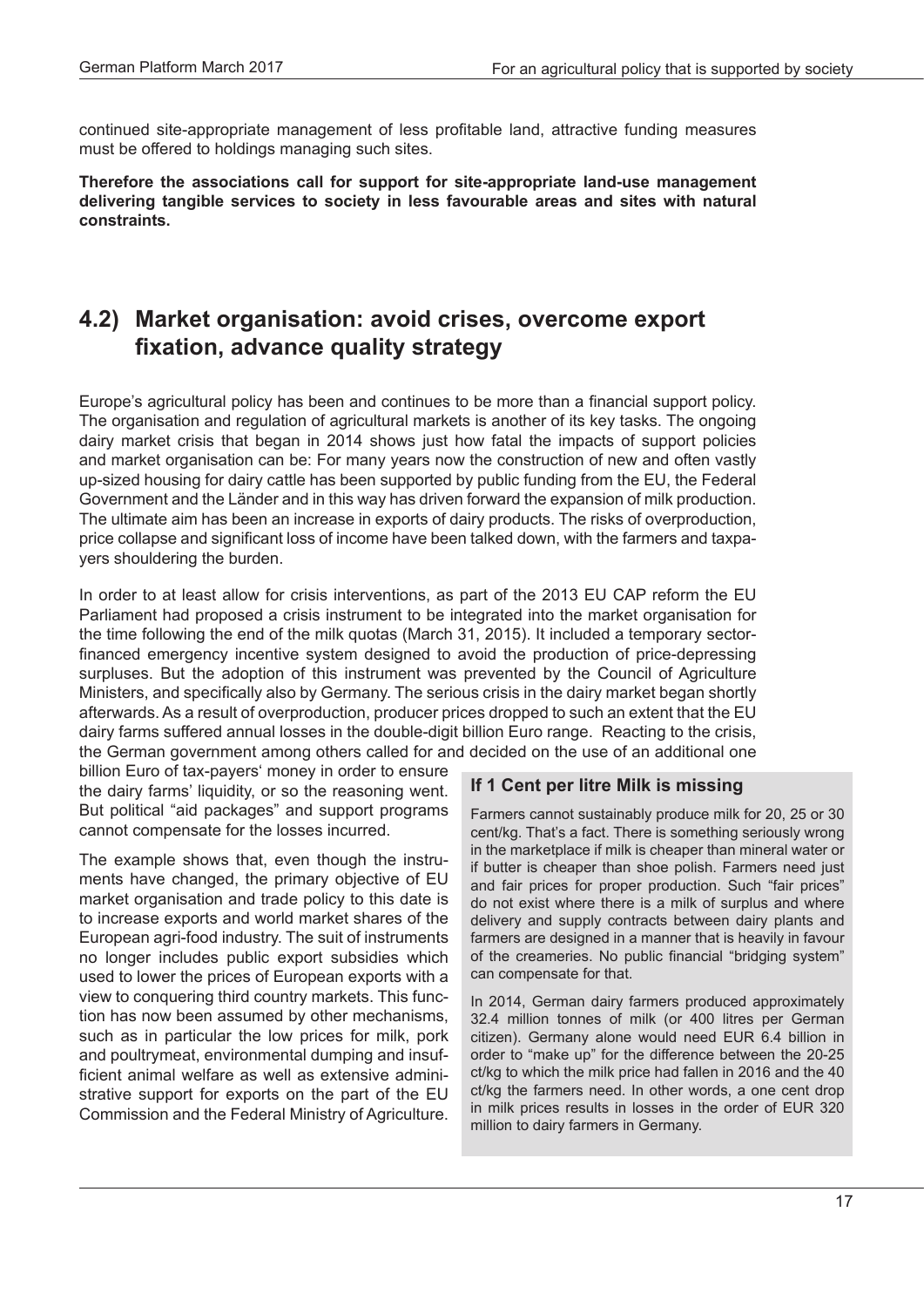In many target countries, cheap European exports are also putting smallholder farmers, land workers and food-processing micro enterprises under pressure, often in the very same countries in which the EU and the Federal Government support development cooperation projects aimed at establishing autonomous value-added systems in agriculture and in the overall food value chain.

This runs counter not only to the EU's agreed principle of coherence but also to the objectives of the 2030 Agenda for Sustainable Development (Sustainable Development Goals) of the United Nations. As part of the latter, the EU as well as the Federal Government have committed to supporting smallholder farmers and to help them gain access especially to local and regional markets and value-added opportunities rather than continuing to drive them out of the markets. The EU Commission is well aware of this situation. In an internal strategy paper**1)** the Commission is asked, among other questions, as to whether global price competitiveness for basic crops is compatible with sustainable farm revenues in the EU. It is also being challenged to reconsider its "We feed the world" export strategy.

Within the EU, the Federal Government has been a central driver of the quantity and pricefocused export strategy as part of the agricultural policy. Therefore Berlin is a key to moving past this orientation.

#### **Critical View on the dairy market**

As early as 2009 the European Court of Justice addressed the question as to whether such export orientation is of benefit to European dairy farmers. Its verdict was inambiguous. It writes : "With regard to market equilibrium, the Court concludes that milk quotas have effectively limited production, but that their level has proved to be too high for a long period of time, compared to the market's capacity to absorb the surpluses. […]

The Court recommends that monitoring the development of the milk and milk product market should continue, so that liberalisation of the sector does not lead once again to over-production. Failing this, the Commission's objective of keeping to a minimum level of regulation, of the safety net type, might rapidly prove impossible to fulfil. […]

With regard to competitiveness, the Court notes that the EU share of world trade in milk products has been declining since 1984. The European producers of basic milk products (butter and milk powder) are only competitive on world markets when prices are high. For those products the world market will remain a secondary market. Only producers of cheeses and other products with high added value will be able to claim sustainable market shares. The Commission and the Member States should therefore focus primarily on satisfying the needs of the European domestic market, and also on the production of cheeses and other products of high added value which can be exported without budgetary assistance." (*European Court of Justice, Special Report No 14/2009)*

This is highly contradictory and hypocritical: The EU and the member states strongly criticise China for example for having major surplus capacities in the steel sector and for selling their products on the world market at lower prices than the price of production. But the EU does basically the same thing in the agricultural sector! **1)** Karl Falkenberg: "Sustainability Now! A

It is not the associations' objective to prevent trade and exports. Rather, the task is to overcome the seemingly compulsive fixation of the entire agri-food sector on increasing global export quantities. This fixation results in the level of producer prices in the overall market as well as social, environmental and animal welfare standards becoming aligned with those of the worldwide cheapest producers and most aggressive competitors. Within this logic, any factor that raises the cost of production must be eliminated either through rationalisation or the farmers' self exploitation. This blocks proactive development which equitably integrates economic, social and environmental objectives – a blockade that needs to be lifted. Public funds are insufficient by far to achieve this. Rather, standards and market conditions must be designed in such a way as to combine the agri-food sector's sovereign development with fair, qualityenhancing trade relations with other countries and continents. But even the planned trade deals such as CETA and TTIP do not address these issues. They are primarily concerned with pure trade liberalisation rather than with sustainability.

European Vision for Sustainability". EPSC Strategic Notes, Iussue 18, 20.07.2016.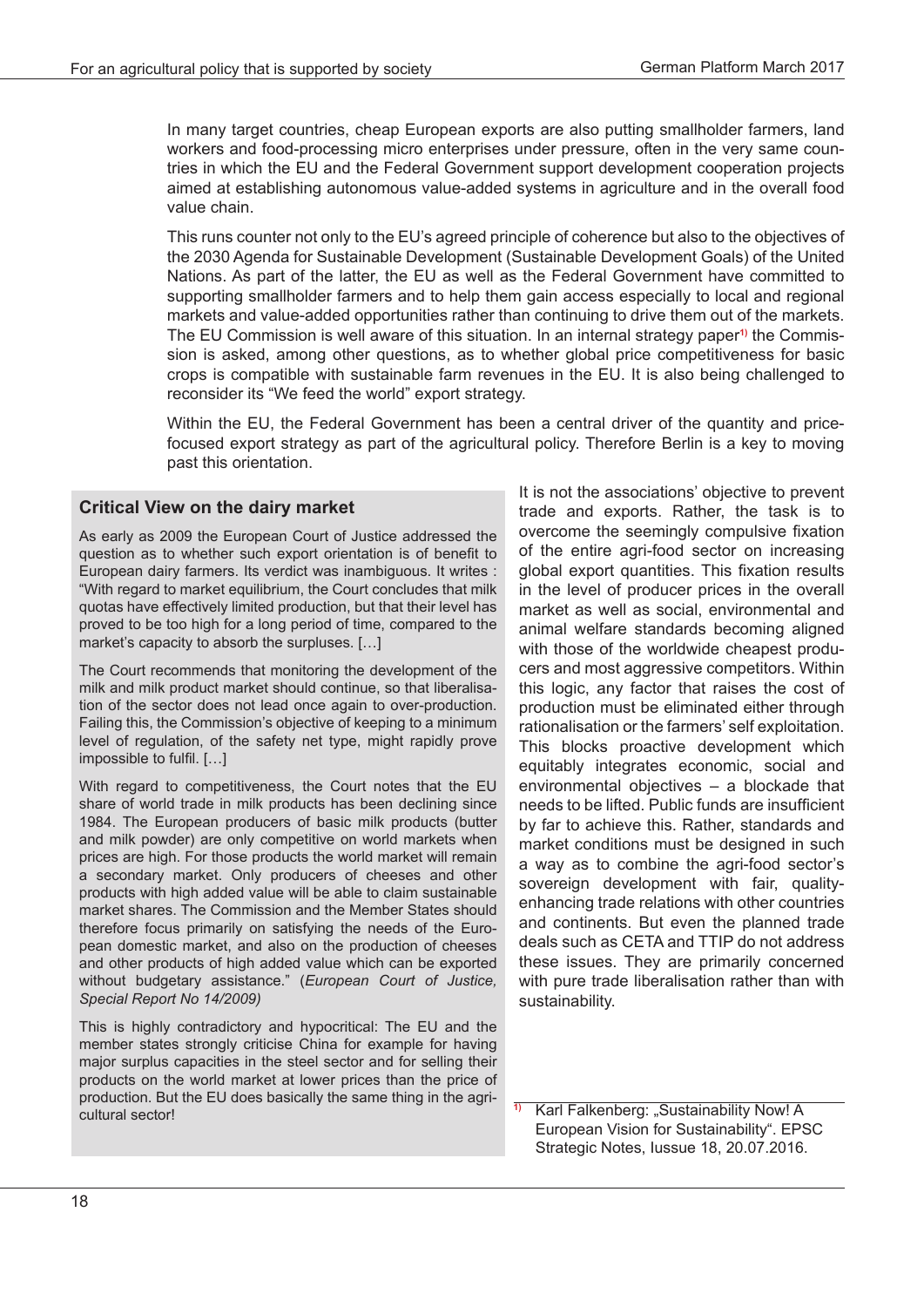#### **4.2.1) Guidelines for a quality-enhancing market policy**

The signatory associations call for amendments to the Common Market Organization of the EU in line with the following guidelines:

- **- Livestock populations and production volumes must be aligned with local environmental carrying capacities. Nutrient cycles must be kept as locally focused and material flows as close-looped as possible. Animal welfare standards must consistently be aligned with the animals' ethological needs. The market organisation must similarly be aligned in this way.**
- **- Self-regulatory measures of producer groups or sectors designed to avoid market crises must be permissible and should be supported by the EU and the member states as necessary. Within the food value chain, producers are independent only to a very limited extent from downstream stages of acquisition and processing. It is extremely difficult for them to effectively promote their economic interests vis-à-vis those of other actors in the chain. Therefore, additional instruments for producer co-determination are needed, at least in times of crisis, in order to avoid surpluses that result in serious price crises. Alliances of consumers or other comparable societal groups should actively be involved where possible.**
- **- In acute market crises the EU must also have at its disposal direct intervention measures up to and including temporary quantitative controls. Payments of state aid in crisis situations such as the latest dairy market crisis must be conditional upon limits to or reductions in production quantities.**
- **- Where food or other agricultural commodities are exported from the EU to developing countries, local market disruption must be prevented. Similarly, there must be no dumping effects as a result of direct payments, social or environmental dumping, or below-cost selling. Prior to exports to third countries appropriate dumping levels must be defined, for example by levying export taxes.**
- **- With regard to the large quantities of feedstuffs and other agricultural commodities imported by the EU, international product and process standards, especially with regard to environmental protection and social standards, must as part of qualified market access be advanced in a manner that is sensitive to development policy objectives. Imports of products the production of which has a strongly negative climate footprint or damages biodiversity hotspots must be limited.**
- **- Imports into the EU must be conditional upon compliance with the same or equivalent social, environmental, consumer and animal welfare minimum standards as are applicable in the EU. The EU should provide targeted support to smallholder producers in developing countries in order to allow them to comply with these standards.**
- **- Food labelling rules should allow consumers to differentiate foods produced to socially desirable high quality standards. Meaningful food labelling is essential to driving forward market differentiation. A simple graduated system of mandatory labelling for different forms of livestock management as well as for the treatment of the animals in upstream and downstream sectors is necessary. It should be combined with origin labelling. In the longer term, meaningful labelling denoting production processes should also be introduced for cereals, fruit and vegetables.**
- **- EU funding for marketing and public awareness-raising in the agri-food sector must entirely be placed at the service of the society-oriented quality strategy as outlined**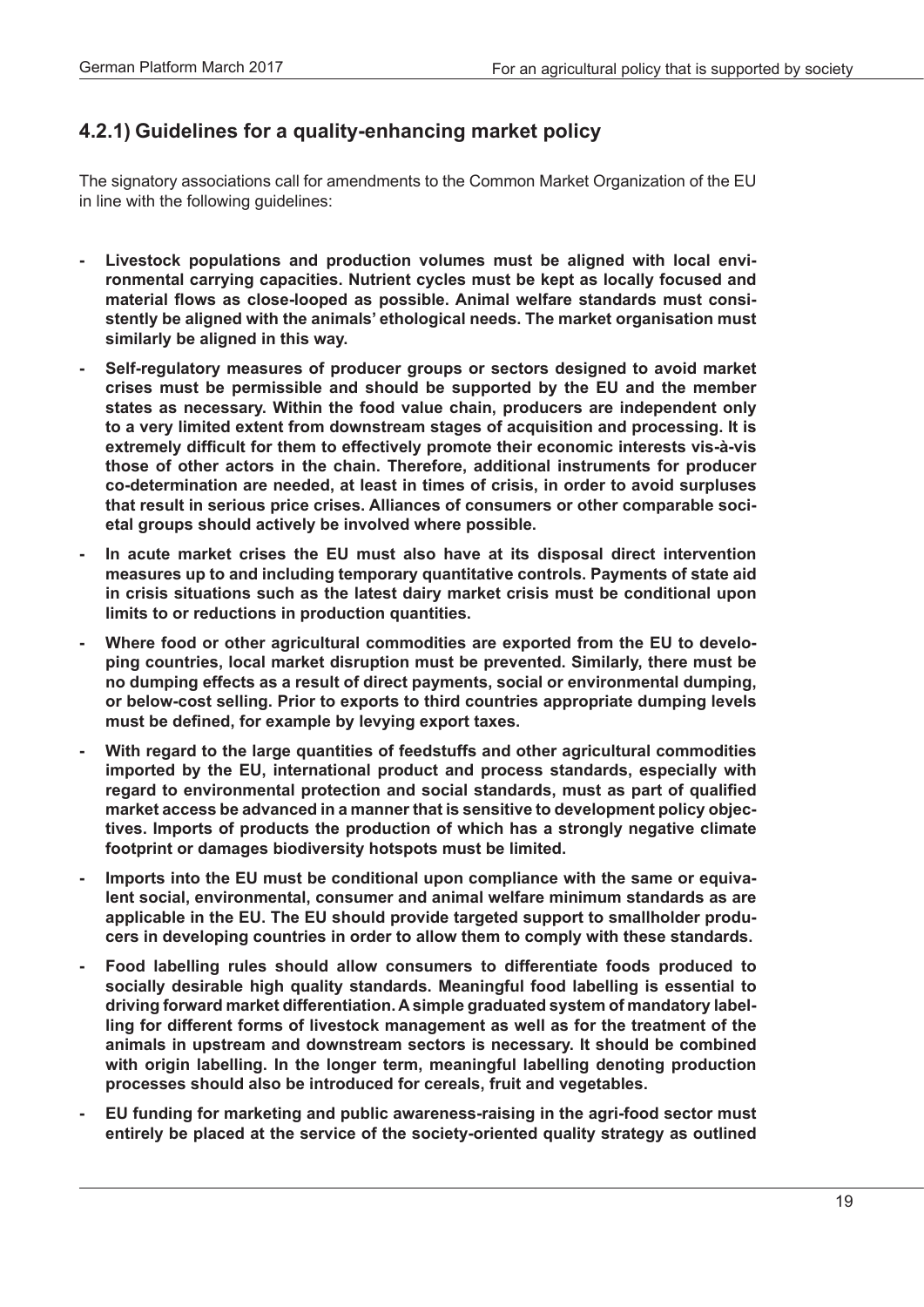**above. Instead of support for export offensives there should be targeted support for the marketing of domestic products produced in a manner that is compatible with social, environmental and environmental welfare objectives.**

## **4.3) Consistent advancement and implementation of EU-wide environmental and animal welfare standards**

The EU sets essential framework conditions for the agri-food industry not only by means of funding and market rules but also through sectoral legal requirements with respect to environmental protection, animal welfare, consumer and health protection. In contrast to public funding law and market organisation, the EU-wide minimum standards for nature conservation, environmental protection and animal welfare are generally not directly applicable (Regulations). Instead the EU Directives in force in these areas must be transposed into national law and implemented by the member states. Where implementation is insufficient, the EU Commission must first warn the member state concerned before potentially taking infringement proceedings.

This has resulted in a situation where the EU-wide basic standards not only differ from member state to member state but in some cases implementation has been insufficient or even absent. In Germany this concerns i.a. the Nitrates Directive, the Water Framework Directive, the EU Biodiversity Strategy, the Habitats and Birds Directives, the NEC/NERC Directive on atmospheric pollutants and last but not least the EU's animal welfare provisions such as the Directive on the protection of pigs (see Box).

- **- The associations call on the EU to raise the standards set out in sectoral law where these are insufficient in order to achieve set protection objectives and to ensure their rigorous implementation in all member states.**
- **- The Federal Government and the Länder are called upon to ensure the rigourous and consistent implementation of existing EU sectoral law. At present this particularly concerns legislation on fertiliser use and animal welfare (applicable to all animal species).**
- **- There is a need for a legally binding, tangible definition of "good agricultural practice" which is adapted to current knowledge and societal demands.**
- **- Amendments are also urgently needed in the laws governing planning, building construction and approval processes for developments. They should, for example, strengthen the municipalities' and citizens' rights to co-determination and decisionmaking for example with regard to the construction of new livestock housing developments; they should also provide to farmers who wish to bring their livestock production in line with environmental and animal welfare objectives the necessary documentation for approval processes (currently even design specifications are often missing, e.g. for outdoor climate housing systems).**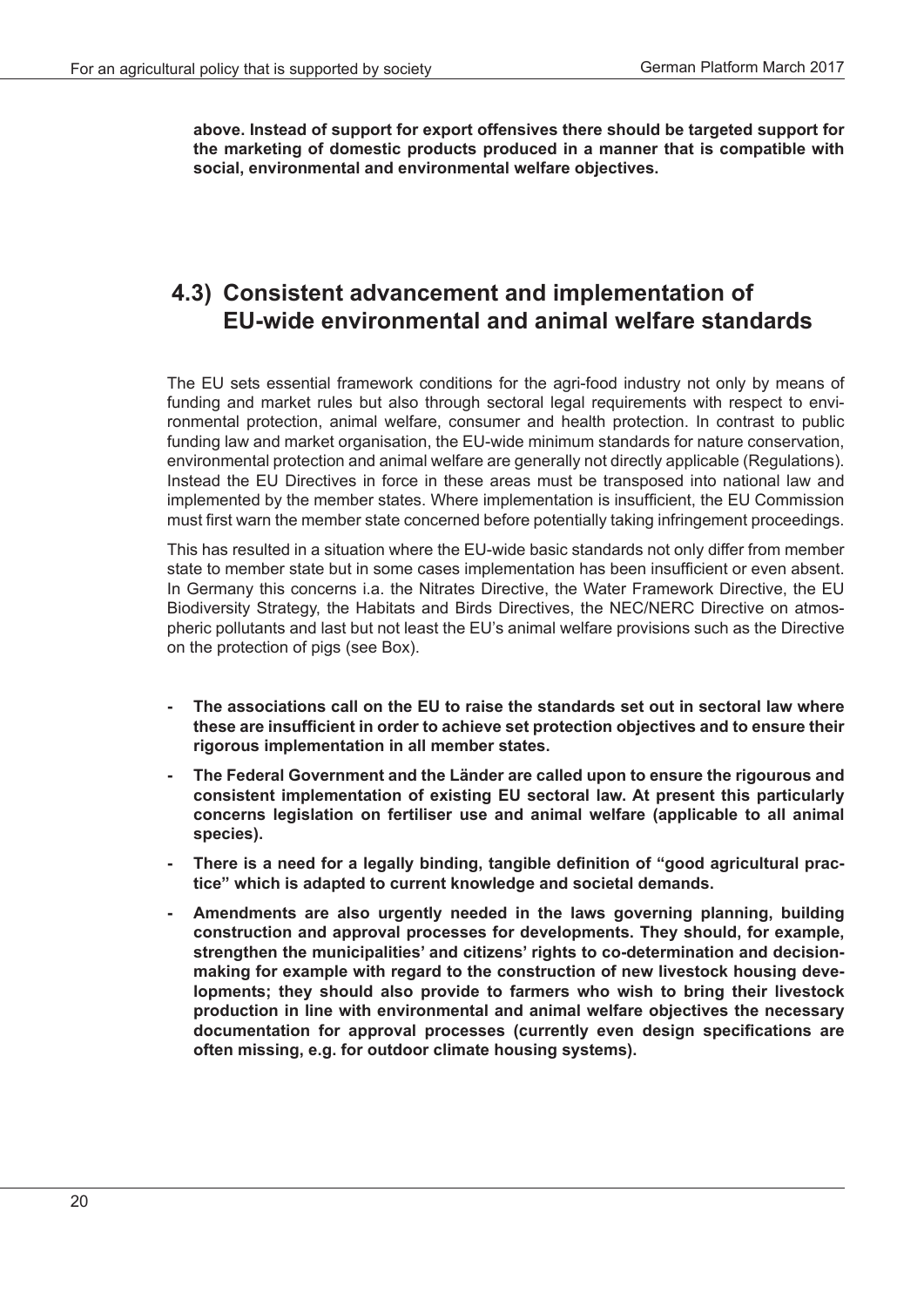# **5) Utilise options offered by the EU in Germany in the transition period**

In February 2017, the EU Commission in preparation of the upcoming CAP reform has started a public consultation. A Commission Communication broadly outlining the next CAP reform has been announced for the end of 2017. The legislative proposals are expected to be tabled in the spring of 2018. This will be followed by discussions in the European Parliament and the Council of Agriculture Ministers. The timing of the final decisions will depend, among other factors, on the parallel discussions on the multiannual financial framework for the years after 2020 and the upcoming Brexit negotiations. Therefore it cannot be said with certainty whether the next CAP Regulations will come into force in 2021 or at a later time.

At the same time however pressure has been building since the latest CAP reform to make extensive changes to the policy, as outlined above. Neither the farmers nor society at large must be put off until the next decade. Instead, every chance should be taken to support the farms in meeting, as early as possible, the major challenges they face. Therefore the associations call for all the existing possibilities to be utilised with a view to the swift commencement of the necessary radical reform process, especially in Germany.

#### **Why we don't see ring-tailed pigs?**

The Directive on the protection of pigs is an example of insufficient and contradictory treatment of EU sectoral law (Council Directive 2008/120/EC of 18 December 2008 laying down minimum standards for the protection of pigs). It sets out i.a. the following objectives:

Preamble 8: "Pigs should benefit from an environment corresponding to their needs for exercise and investigatory behaviour. The welfare of pigs appears to be compromised by severe restrictions of space."

Preamble 11: "Tail-docking, tooth-clipping and tooth-grinding are likely to cause immediate pain and some prolonged pain to pigs. Castration is likely to cause prolonged pain which is worse if there is tearing of the tissues."

Annex 1, Chapter 1: "(…)Neither tail-docking nor reduction of corner teeth must be carried out routinely but only where there is evidence that injuries to sows' teats or to other pigs' ears or tails have occurred. Before carrying out these procedures, other measures shall be taken to prevent tail-biting and other vices, taking into account environment and stocking densities. For this reason inadequate environmental conditions or management systems must be changed."

In practice, however, the tails of more than 90% of the pigs produced in Germany (and Germany is not alone in this) are still being docked, i.e. a large part of it is removed. And this is despite the fact that forms of management are indeed at hand that render this procedure unnecessary, i.e. the pigs under such management do not resort to tail-biting if their tails are not docked. Nonetheless, in Germany planning permission is granted for housing unit after housing unit giving rise to "inadequate environmental conditions or management systems". Worse still such developments are supported by public funding.

This example highlights the importance of the effective implementation of EU sectoral law in all member states and for all agricultural holdings and other food producers. Where EU sectoral law is insufficient in itself, it must be improved. Insufficiently effective EU-wide minimum standards and a lack of consistent EU-wide implementation have not only failed to provide the necessary protection for public goods and values, but for the agri-food industry in the various member states they also distort competition within the single European market.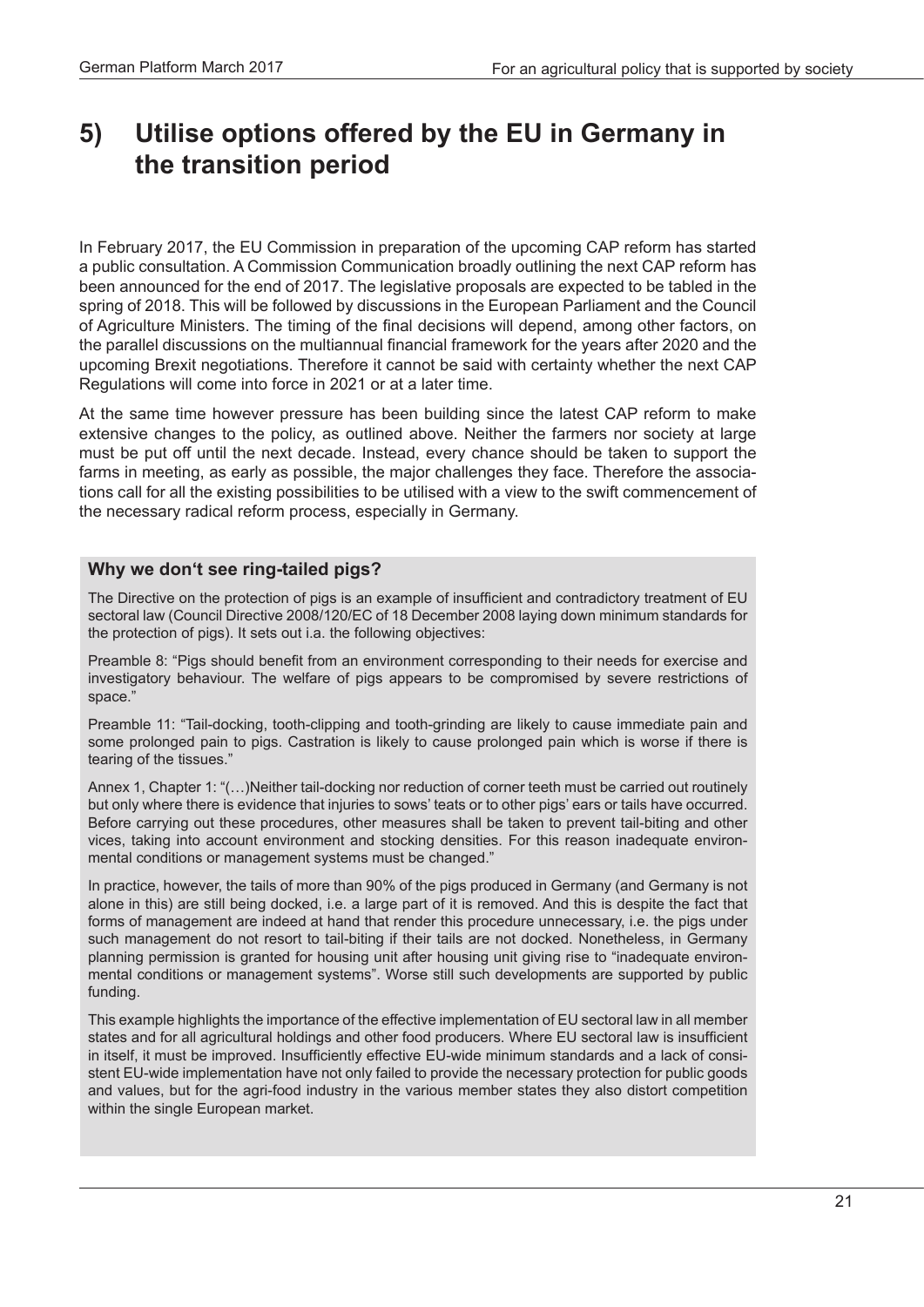In its current funding period (2014-2020) the EU makes available approximately EUR 6.2 billion per annum for the support of agricultural holdings and rural development in Germany. It is therefore the most significant funding body in this policy area in the country.

Since the 2013 reform, the decision-making powers as to how exactly these EUR 6.2 billion in EU funding will be used has to a significant degree been delegated to Germany itself. The EU offers a broad range of options for the use and redistribution of funding which were introduced with the reform not least owing to the pressure exerted by the signatory associations and their European partners who had called for such options. To date the Federal Government and the Länder decided to devote the bulk of the EU budget (EUR 4.8 billion/year) to direct payments in the form of single flat-rate payments per hectare of agricultural area and to not link these direct payments to effective environmental and socio-economic criteria even though Brussels is already allowing this to a significant degree.

In 2013/2014, Germany had the opportunity to target more than half of the EU funds provided for direct payments ("national ceiling") at agri-environmental measures, animal welfare and at strengthening farm family structures. However, only 11.5% of the direct supports are used in a more differentiated manner than a basic payment per hectare of farmland.

The associations call on the Federal Government and the Länder to make use, to a much greater extent than to date, of the existing opportunities to differentiate payments based on environmental and socio-economic criteria and to redistribute funding in the transitional period prior to the upcoming CAP reform. Moreover, the associations call on the parties standing for election to the German Parliament to unequivocally support the associations' stance in this regard in their electoral campaigns.

Specifically the following measures should be taken:

## **5.1) Increase in the rate of modulation from 4.5% to 15% of direct payment funding**

Since the Conference of Agriculture Ministers of the Federal Government and the Länder agreed in late 2013 on a compromise to transfer a mere 4.4% of direct payment funding to agricultural support measures under the second pillar, the pressure on farmers to act has grown considerably and especially on those engaged in livestock production. Use should now be made of the option to increase modulation and to also deliver targeted support to livestock producers in their orientation towards ethologically sound and environmentally compatible quality production, as well as to ensure the financial ability of the existing measures. The long-standing and significant growth in consumer demand for organic food allows for the accelerated expansion of the organic farming sector. Conventional farmers show a great interest in converting to organic farming and it should be possible to devote second pillar funding to relevant measures in this regard. Moreover, there is substantial additional demand in arable farming and in cooperative approaches of nature conservation and agriculture (contractual conservation management agreements).

Several of the Länder, which are in charge of administering these support measures, are already facing significant gaps in the financing of all of these measures. This means that there are farmers who would like to render services to society and participate in relevant programmes, but the federal states in which they farm do not offer these measures due to a lack of co-funding. It is for these reasons that a higher rate of modulation is urgently advisable. An increase from 4.5% to 15% would mean that Germany would have available a total funding volume of appro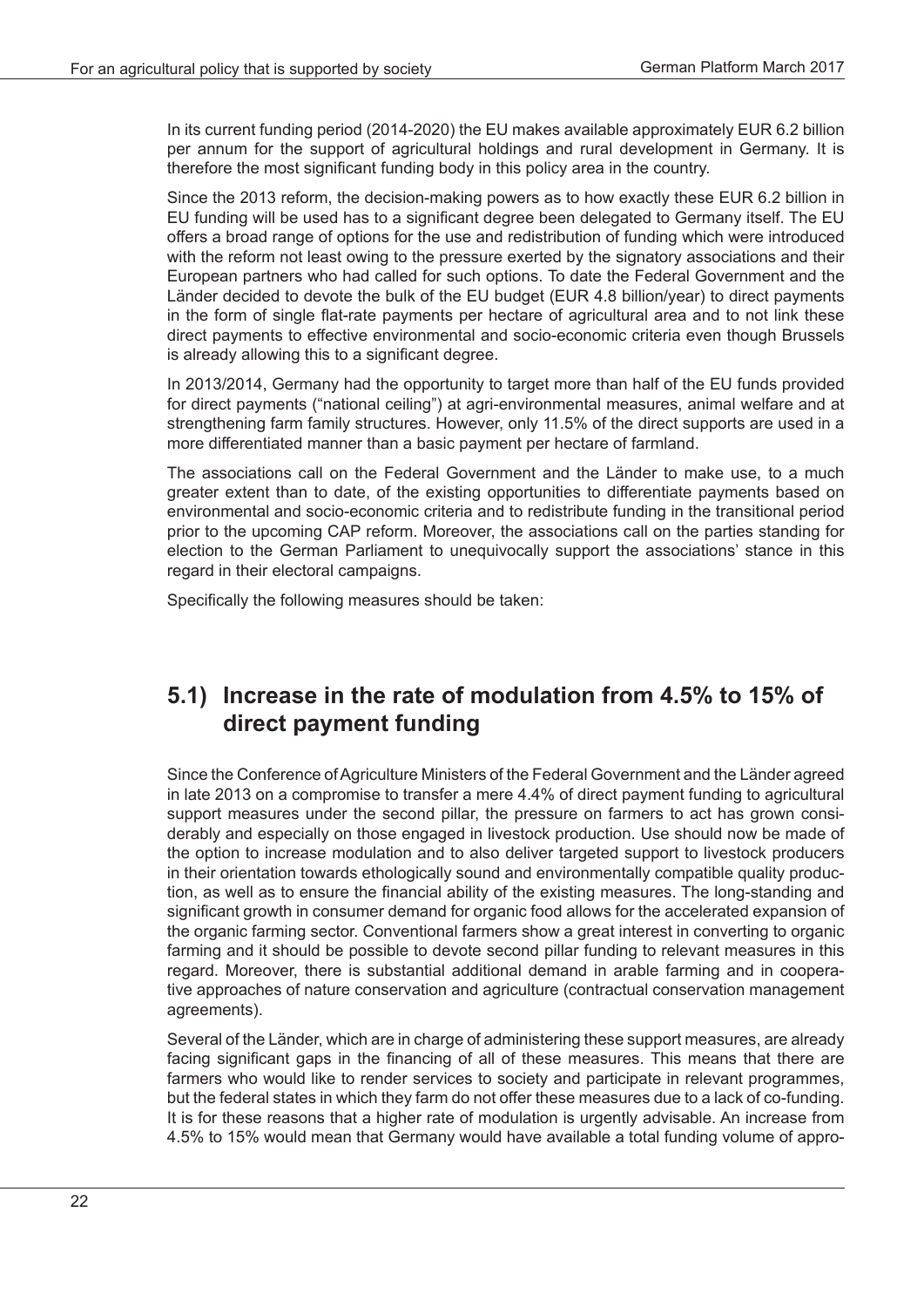ximately EUR 500 million. These funds do not constitute additional public funding for the sector but rather are transfers from direct payments, but if they are used in line with the quality strategy they will allow for higher added value and thus create longer term prospects for the farms in the marketplace. Moreover, these quality markets are more robust towards price fluctuations in international output markets which is another argument for the strategic development of these quality markets and for the reallocation of funding.

The following measures are examples of what can and should be funded through increased modulated funds, with the Länder setting their own individual priorities:

- Expansion of the organic farming sector with a view to achieving, as soon as possible, the "20 percent organic agriculture" target set and pursued by the Federal Government itself.
- Construction or conversion of livestock housing for ethologically sound and environmentally compatible livestock production. This includes for example pig housing with different climate zones including outdoor climate areas or outdoor runs, with solid floors and bedding material such as straw to avoid routine tail docking. Similarly, the conversion of tie-stall housing for cattle into housing with outdoor runs or access to pasture could be funded in this way. Generally, funding should not lead to a further increase in the overall number of animals, especially not in regions with high livestock densities.
- Pasture-based management and a focus on forage for ruminants such as dairy cows, other cattle, sheep and goats, preferably in combination with the establishment of meaningful labels for grass-fed milk and beef as well as special marketing efforts in this regard.
- Expert advice on ethologically sound and environmentally compatible livestock management.
- Expansion of investment measures in nature conservation, targeted agri-environmental measures and contractual conservation management agreements in accordance with existing strategies or strategies to be developed by the Länder for Natura 2000 sites and EU species protection.
- Support for diverse crop rotations including the production of legumes such as field beans, peas, lupins and soya beans – a measure which would serve both soil and climate protection and would also increase the supply of domestically produced protein feeds.
- Creation of habitat networks in the cultural landscape that are deservant of the "ecological focus" label (flowering strips for beneficials, hedgerows, riparian buffer strips etc.).
- Peatland conservation as an important contribution to climate protection (also drawing on climate funding instruments).

In order to increase the rate of modulation to 15%, the Federal Government must notify the EU Commission of its decision by 1 August 2017. The higher rate will then be effective as of 2018. The signatory associations urge the federal ministries and coalition parties at the federal level as well as the ministries in the Länder and the Federal Council to instigate as soon as possible the necessary amendments to the Direktzahlungen-Durchführungsgesetz (Implementing law concerning direct payments to farmers).

At the same time, the associations call on the parties to work towards ensuring – in their electoral campaign for the Parliamentary elections and especially in the subsequent coalition negotiations – that at the EU level the Federal Government also provides for the opportunity to increase modulation in 2018.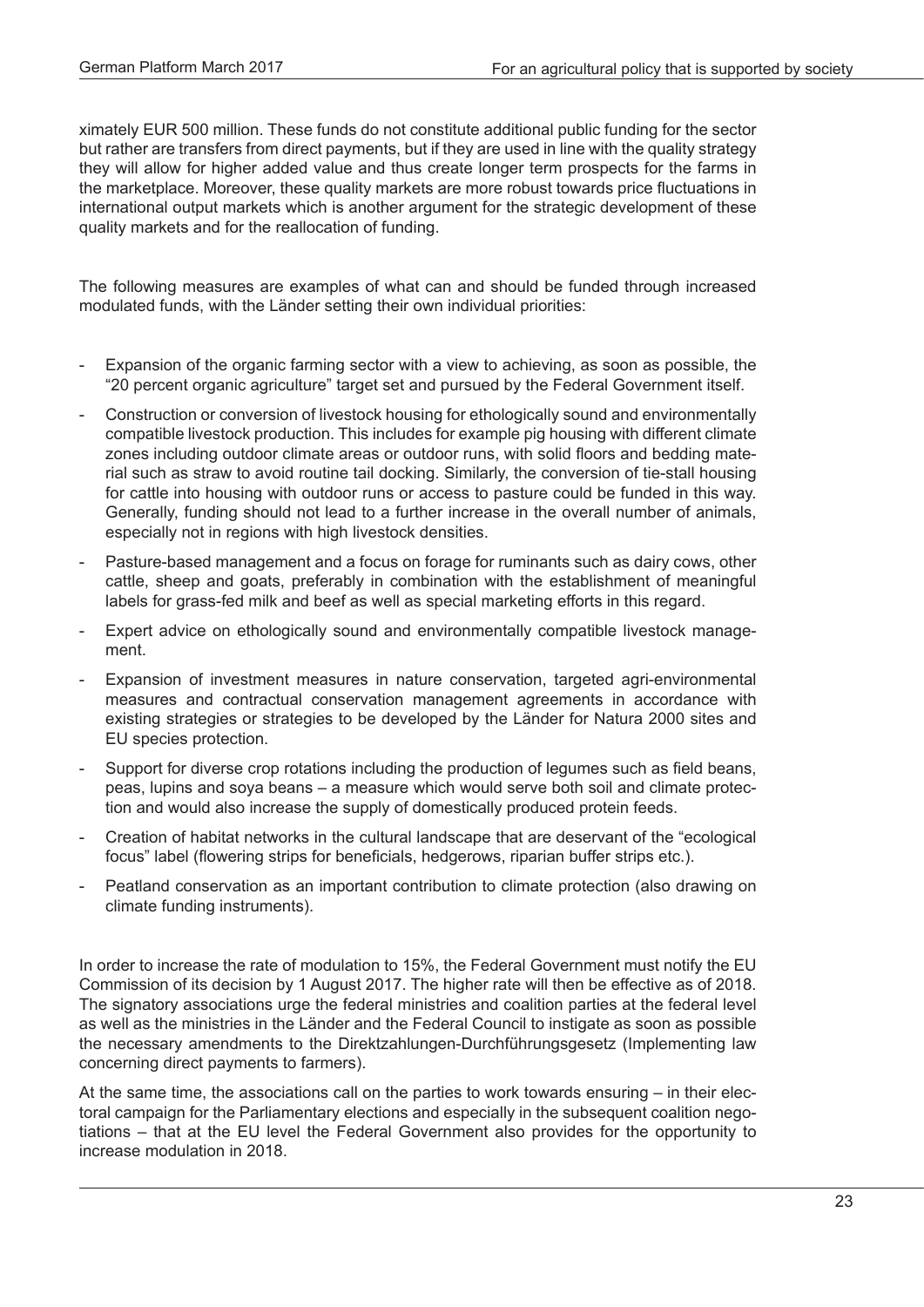**The inter-pillar transfer of direct payment funding towards specific measures under the second pillar should be increased from 4.5% to 15%. These modulated funds can and must be used for the targeted expansion of agri-environmental, climate protection and animal welfare measures, organic farming, nature conservation, advisory services and regional marketing in keeping with the quality strategy. The financial liquidity of existing measures under the second pillar must be ensured (this is not currently the case).**

## **5.2) Similar increased redistributive payments for the first hectares**

The 2013 agricultural policy reform did not only claim to be "greener" but also more equitable in the distribution of funding. However, this objective is also far from having been achieved. It is for this reason that as early as 2013 the platform of associations had called for all options with regard to national implementation to be exhausted and to use up to 30% of the direct payment funding provided by the EU to increase the payments for the first hectares per holding by up to 65% per hectare.

The aim of this redistribution would be to maintain the remaining numbers and diversity of family farms and to disincentivise ever greater farm sizes and land concentration, which in part are driven by the otherwise uniform per-hectare payments. Landscapes and municipalities characterised by diverse farm structures tend to be similarly characterised by greater social, cultural and biological diversity and a special attractiveness. Payments that are front-loaded to the first hectares would generally recognise and reward this fact.

The redistributive payment for the first hectares (up to 46 ha her holding in Germany) would be taken from the national allocation for direct payments remaining after modulation transfers to the second pillar and would thus not compete with increases for specific support schemes. The call for an increase in the redistribution of payments to the first hectares per holding is not meant to imply that this instrument should be retained for the CAP after 2020.

The associations call on the Federal Government and the Länder to make use of the redistribution scheme now. In order for the higher redistributive payments to be effective in Germany from 2018, the Federal Government must notify the EU Commission of its decision and the amendments to the national implementing law concerning direct payments to farmers by 1 August 2017 (increases in these redistributive payments can be made annually).

**Similar to the transfer of funds towards specific support measures under the second pillar, Germany should also make use of the option to take a proportion of the national allocation and redistribute it to farmers on their first hectares.**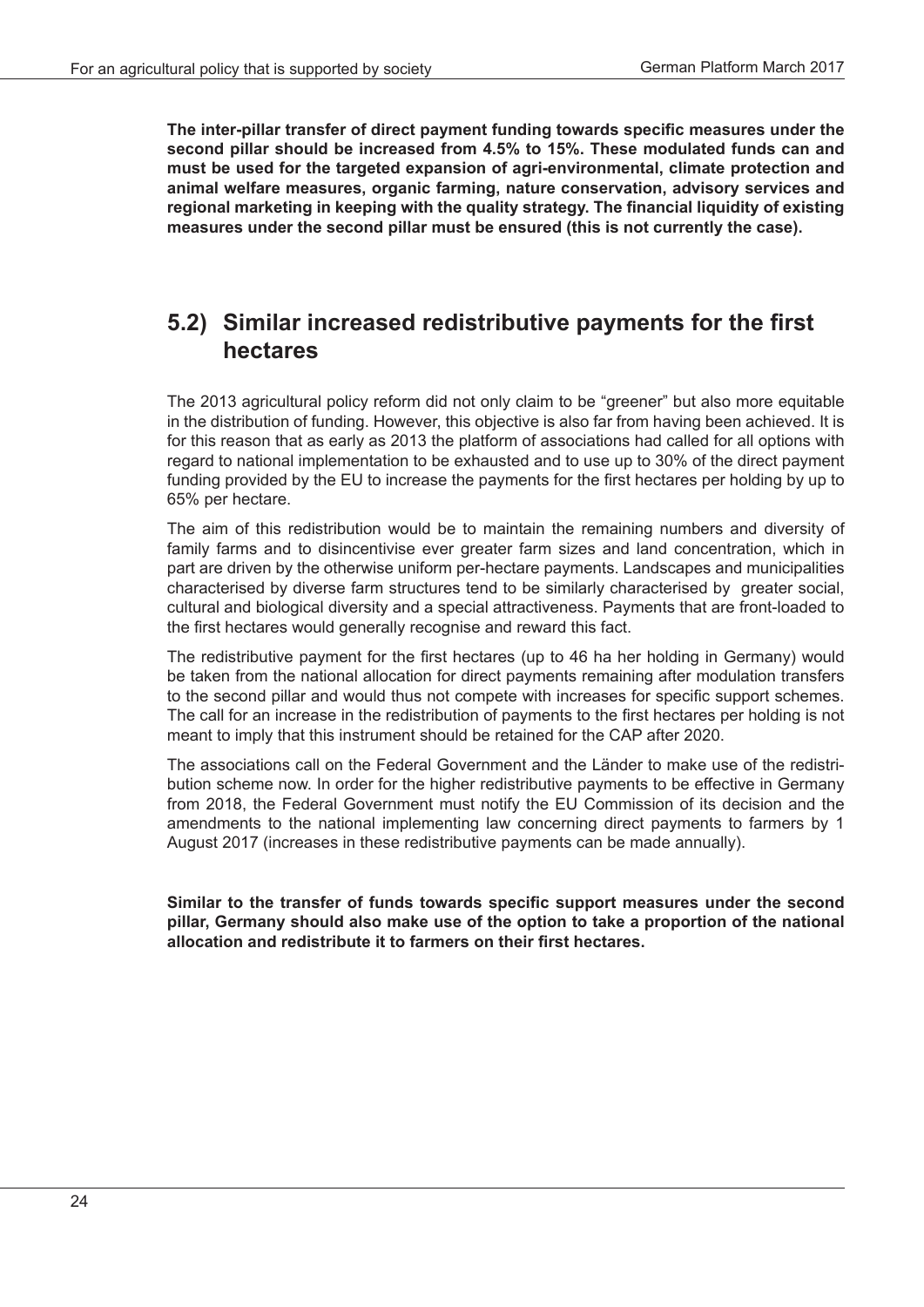## **5.3) Special payments for pastured management of sheep and goats**

Member states have the option to use up to 8% of direct payments for coupled support, for example for specific systems of managing cattle, sheep and goats. These specific aids can only be made available for specific management systems or in vulnerable areas of special economic, social or environmental importance and which are suffering particular difficulties.

In Germany, these conditions are met by pasture-based management systems for sheep and goats which have been declining and which are of special significance for nature conservation. Between 2005 and 2015 sheep numbers in Germany declined by 40%. This puts at risk the agricultural use of permanent pasture and conservation areas in difficult locations (particularly humid or particularly dry sites, sites that are difficult to manage due to slopes).

In the medium-term, the associations consider support for pasture-based sheep and goat production as part of agri-environmental or animal welfare measures, such as they are available under the second pillar at present, to be much more beneficial then a coupled direct payment. However, the EU Commission does not currently allow for support for pasture-based sheep and goat production under the second pillar; the Commission is of the opinion that pasture-based management is the norm in sheep and goat production and that therefore it is not eligible for agri-environmental or animal welfare schemes. While special nature conservation schemes using sheep or goats are eligible for funding, such schemes may not include an incentive element going beyond remuneration for additional expenditure incurred.

**Until such time as the introduction at the EU level of motivating remuneration for the provision of services to society – as called for by the associations – the associations consider coupled payments designed to maintain such land-use systems to be a useful instrument. The associations call on the Federal Government and the Länder to implement the necessary transfers from 2018 at the latest. The Federal Government should include the relevant provisions into their notification to the EU Commission by 1 August 2017 as mentioned above.**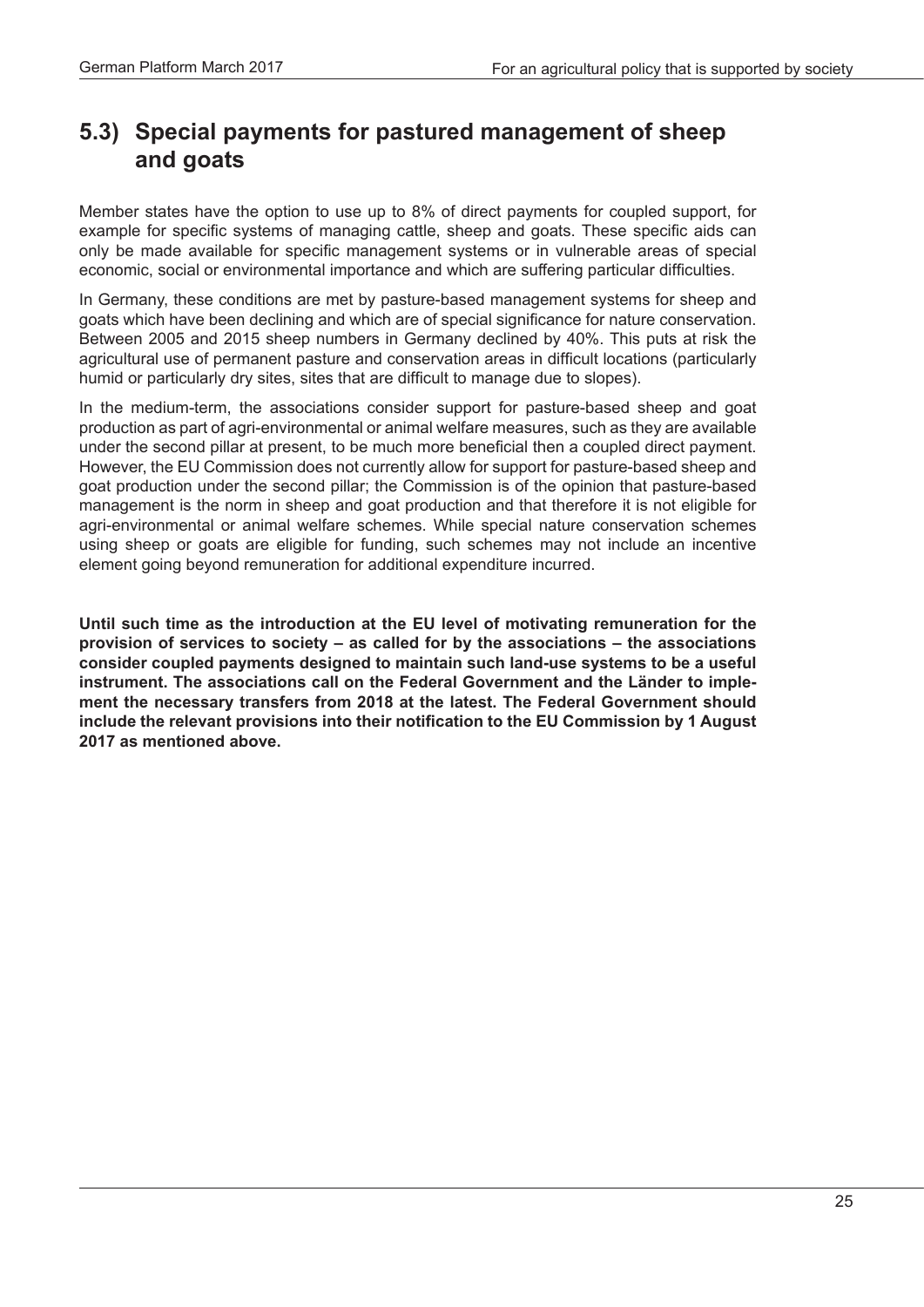# **6) Outlook**

Since its inception, the Common Agricultural Policy (CAP) of the European Union has been the subject of repeated reforms. The results of these individual reforms mirror the balance of powers in the agri-food industry, between member states, and increasingly also within society at large.

The more strongly the agri-policy decisions and developments in the agri-food industry are at odds with environmental protection and nature conservation, consumer interests, animal welfare, development policies and also the interests of the majority of farmers themselves, the greater the pressure to reform the CAP.

Given the current crisis of the European Union, a budgetary and agricultural policy that is fit for the future and comprehensible to the Union's citizens is of utmost importance. Moreover, it can reasonably be expected that due to the Brexit and other challenges to the EU, the CAP budget will be challenged even more strongly than at present.

Nonetheless, the reforms are certainly not a "fast sell" given that the CAP does not only impact on the various agricultural structures and management systems but also on upstream and downstream industries, some of which have seen significant growth rates in recent years. The chemical industry, feed industry, dairy and meat industries, the farm machinery sector and banks all profit from the current trajectory of rationalisation and industrialisation of a significant proportion of the farming sector and its export orientation.

The consideration of societal concerns as part of the CAP, i.e. the necessary integration of environmental protection and animal welfare as well as social and development policy objectives into the agri-food sector increase the cost of European agricultural production compared to commodities produced on other continents. This in turn reduces export opportunities for massmarket products, the (international) competitiveness of which is primarily defined by their price.

Therefore, the fundamental reform of the CAP must not only provide compelling answers to challenges in the environment, animal welfare and human nutrition, but it must also come up with sound economic prospects for a majority of farm holdings in the economic sectors concerned, i.e. for farmers in Europe and also for enterprises in food processing, for suppliers and traders. The world market strategy which currently dominates the overall market and which banks on cost and price leadership must be replaced with a long-term sustainable, qualitative alternative offering higher added value per unit produced. While the market shares of third country exports of agricultural commodities produced in the EU are relatively small (even in the dairy sector less than 15% of the milk produced in the EU is exported to third countries in the form of dairy products such as powdered milk or bulk cheese), these exports have been determining the overall market. This dominant function of the exports must be brought to an end.

The signatory associations therefore emphasise the great importance of the quality strategy described in the first chapters of this paper. This strategy links the various agricultural policy instruments in a targeted manner and thus enhances the effectiveness and their usefulness for the benefit of agricultural holdings, the environment, animal welfare and the attractiveness of rural communities and landscapes. While there are inevitable conflicts of interest, this quality strategy should be developed, reviewed and adapted in a partnership process. Most importantly however we must begin this process now.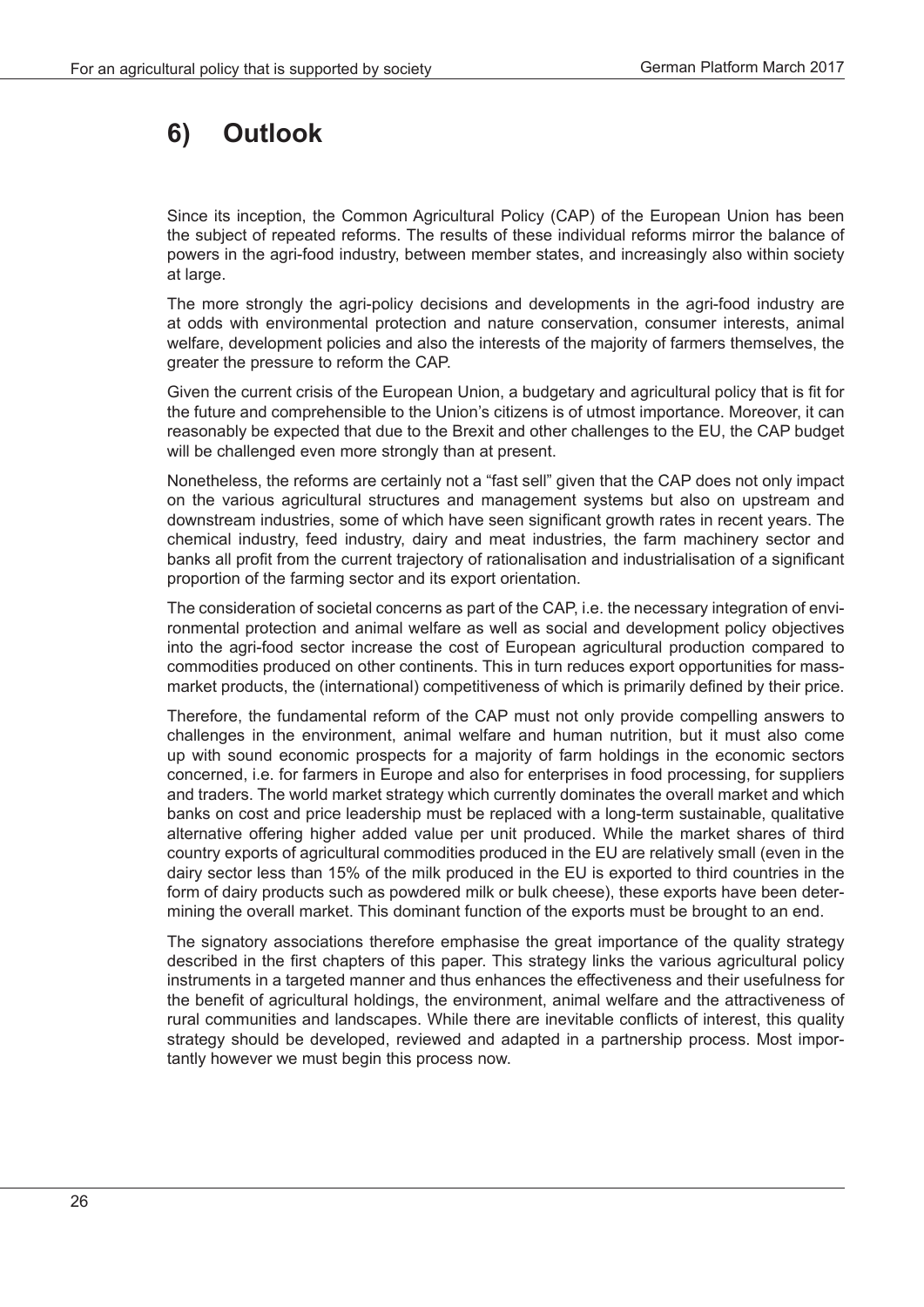# **Signatories**

**Aktion Agrar – Landwende jetzt e.V.**, Artilleriestr. 6, 27283 Verden/Aller, www.aktion-agrar.de

**Arbeitsgemeinschaft bäuerliche Landwirtschaft e.V. (AbL)**, Bahnhofst. 11, 59065 Hamm, www.abl-ev.de

**Artgemäß GmbH und Co. KG**, Ludwig-Ehlers-Str. 8, 29549 Bad Bevensen, www.artgemaess.de

**Berufsvertretung deutscher Biologen e.V. (BDBiol)**, Stuthagen 25, 24113 Molfsee, www.biologenverband.de

**Biofleisch NRW eG**, Westenhellweg 110, 59192 Bergkamen, www.biofleisch-nrw.de

**Bischöfliches Hilfswerk MISEREOR e.V.**, Mozartstraße 9, 52064 Aachen, www.misereor.de

**Brot für die Welt - Evangelischer Entwicklungsdienst, Evangelisches Werk für Diakonie und Entwicklung e.V.**, Caroline-Michaelis-Str. 1, 10115 Berlin, www.brot-fuer-die-welt.de

**Bundesverband Beruflicher Naturschutz e.V. (BBN)**, Konstantinstr. 110, 53179 Bonn, www.bbn-online.de

**Bundesverband Berufsschäfer e.V.**, Zur Schäferei 1, 54675 Wallendorf, www.berufsschaefer.de

**Bund für Umwelt und Naturschutz Deutschland e.V. (BUND)**, Am Köllnischen Park 1, 10179 Berlin, www.bund.net

**BUND Naturschutz in Bayern e.V. (BN)**, Dr.-Johann-Maier-Straße 4, 93049 Regensburg, www.bund-naturschutz.de

**Bund Ökologische Lebensmittelwirtschaft e.V. (BÖLW)**, Marienstr. 19-20, 10117 Berlin, www.boelw.de

**Bündnis Junge Landwirtschaft e.V.**, Marienstraße 19-20, 10117 Berlin, www.stopp-landgrabbing.de

**Deutscher Naturschutzring, Dachverband der deutschen Natur-, Tier- und Umweltschutzorganisationen (DNR) e.V.**, Marienstraße 19-20, 10117 Berlin, www.dnr.de

**Deutscher Tierschutzbund e.V.**, In der Raste 10, 53129 Bonn, www.tierschutzbund.de

**Deutscher Verband für Landschaftspflege (DVL) e.V.**, Feuchtwanger Str. 38, 91522 Ansbach. Der DVL vertritt bei Punkt 4.1.1 mit seinem Modell "Gemeinwohlprämie" bei der Honorierung gesellschaftlicher Leistungen durch die Landwirtschaft eigene Inhalte (siehe www.landschaftspflegeverband.de).

**Die Bäcker. Zeit für Geschmack e.V.**, Bert-Brecht-Weg 32, 30890 Barsinghausen, www.die-baecker.org

**EuroNatur - Stiftung Europäisches Naturerbe**, Euskirchener Weg 39, 53359 Rheinbach, www.euronatur.org

**Germanwatch e.V.**, Stresemannstr. 72, 10963 Berlin, www.germanwatch.org

**Greenpeace e.V.**, Hongkongstraße 10, 20457 Hamburg, www.greenpeace.de

**NaturFreunde Deutschlands e.V.**, Warschauer Str. 58a/59a, 10243 Berlin, www.naturfreunde.de

**Neuland e.V.**, Am Köllnischen Park 1, 10179 Berlin, www.neuland-fleisch.de

**Netzwerk Solidarische Landwirtschaft e.V.**, Schnittloherweg 8, 25557 Steenfeld, www.solidarische-landwirtschaft.org

**Schweisfurth Stiftung**, Rupprechtstr. 25, 80636 München, www.schweisfurth-stiftung.de

**Slow Food Deutschland e. V.**, Luisenstr. 45, 10117 Berlin, www.slowfood.de

**Verband der Landwirte mit handwerklicher Fleischverarbeitung (Schwerpunkt ökologische Erzeugung) e.V.**, Tischbeinstr. 112, 34121 Kassel, www.biofleischhandwerk.de

**Verband Deutscher Naturparke e.V. (VDN)**, Holbeinstr. 12, 53175 Bonn, www.naturparke.de

**Weidewelt e.V.**, Jahnstraße 3, 35579 Wetzlar, www.weidewelt.de

**WWF Deutschland**, Reinhardtstr. 18, 10117 Berlin, www.wwf.de

**Zukunftsstiftung Landwirtschaft (ZSL)**, Christstraße 9, 44789 Bochum, www.zukunftsstiftung-landwirtschaft.de